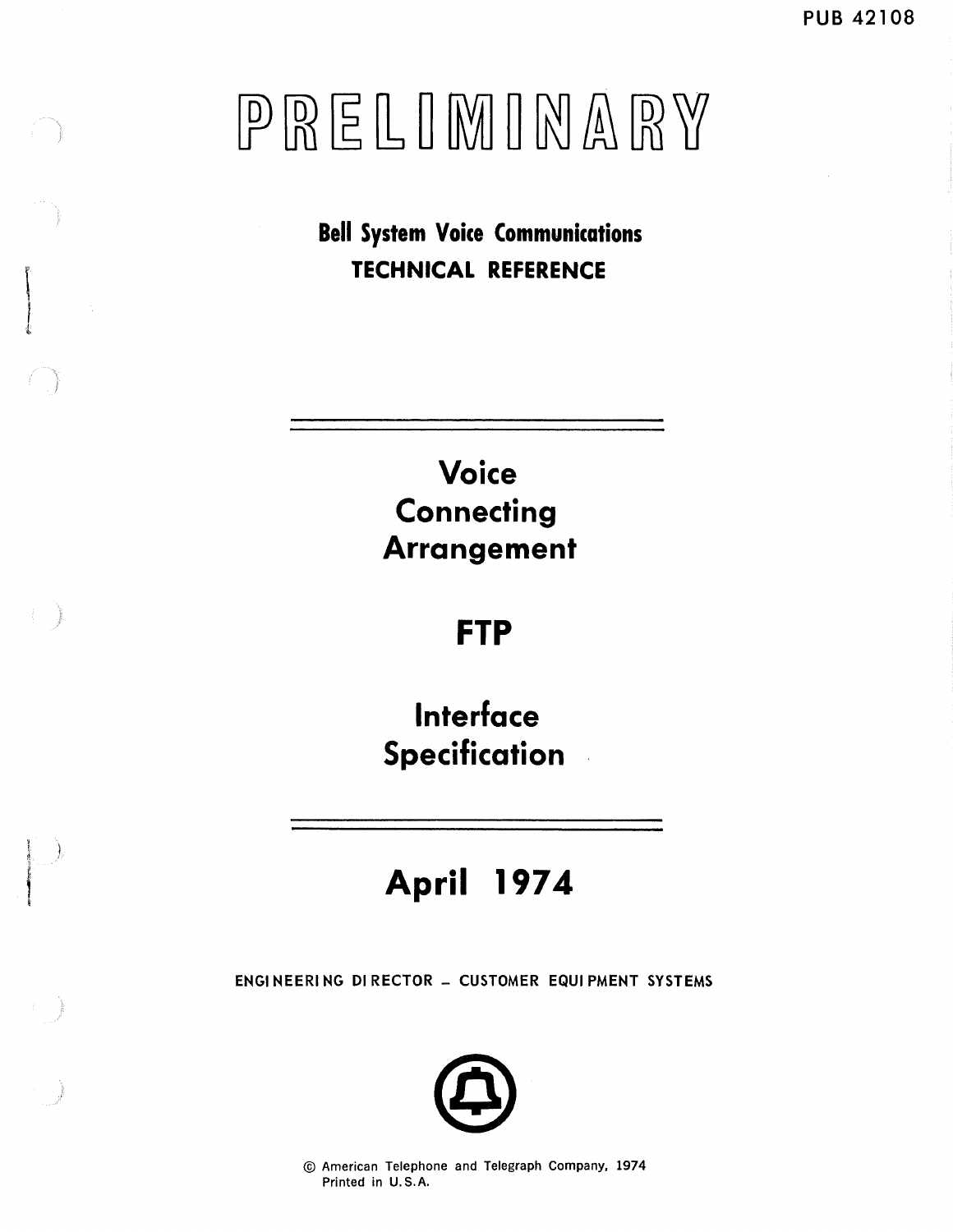#### NOTICE

This Technical Reference is published by American Telephone and Telegraph Company as a guide for the designers, manufacturers, and consultants of customer-provided systems and equipment which connect with Bell System communications systems or equipment. American Telephone and Telegraph Company reserves the right to revise this Technical Reference for any reason, including, but not limited to, conformity with standards promulgated by ANSI, EIA, CCITT, or similar agencies; utilization of new advances in the state of the technical arts; or to reflect changes in the design of equipment or services described therein. The limits of responsibility and liability of the Bell System with respect to the use of customer-provided equipment and systems are set forth in the appropriate tariff regulations.

If further information is required, please contact:

Engineering Director - Customer Equipment Systems American Telephone and Telegraph Company 195 Broadway New York, New York 10007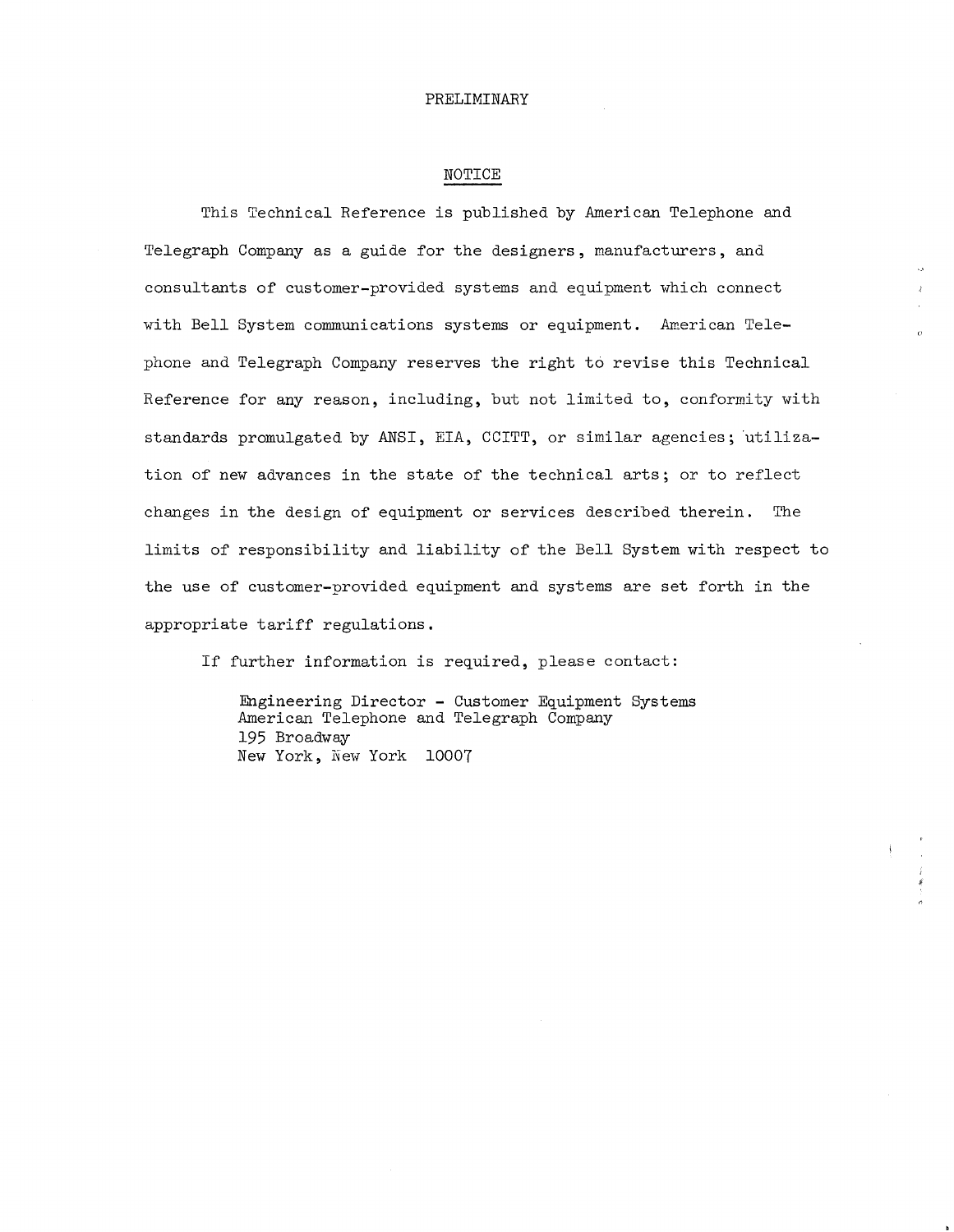#### TECHNICAL REFERENCE

#### VOICE CONNECTING ARRANGEMENT FTP

### TABLE OF CONTENTS

|                  |                                                            | Page            |
|------------------|------------------------------------------------------------|-----------------|
| $\mathbf{1}$ .   | GENERAL                                                    | ı               |
| 1.1              | Introduction                                               | $\mathbf 1$     |
| 1.2              | Application                                                | $\mathbf 1$     |
| 1.3              | Ordering and Identification                                | $\overline{c}$  |
| 2.               | DESCRIPTION                                                | $\mathbf{c}$    |
| 2.1              | Functions                                                  | $\overline{c}$  |
| 2.2              | Physical                                                   | $\overline{c}$  |
| 2.3              | Interface Leads                                            | $\overline{3}$  |
| 3.<br>3.1<br>3.2 | OPERATION<br>Music-On-Hold<br>Background Music-Over-Paging | $\frac{3}{3}$   |
| 4.               | SPECIFIC DESIGN CONSIDERATIONS                             | 4               |
| 4.1              | Transmission Path                                          | 4               |
| 4.2              | Grounding                                                  | 9               |
| 5.               | GENERAL DESIGN CONSIDERATIONS                              | 10              |
| 5.1              | Foreign and Surge Voltage Protection                       | 10              |
| 5.2              | Grounding                                                  | 10              |
| 5.3              | Telecommunications Network Characteristics                 | 11              |
| 6.               | SERVICE AND MAINTENANCE CONSIDERATIONS                     | 12 <sup>°</sup> |
| 6.1              | Responsibility of the Customer                             | 12 <sup>2</sup> |
| 6.2              | Responsibility of the Telephone Company                    | 13              |
| 6.3              | Trouble Reporting Procedure                                | 1 <sup>h</sup>  |

APPENDIX A - GLOSSARY APPENDIX B - REFERENCES

0

I

 $\left\{ \begin{array}{c} 1 \\ 1 \end{array} \right\}$ 

 $\begin{picture}(220,20) \put(0,0){\line(1,0){10}} \put(15,0){\line(1,0){10}} \put(15,0){\line(1,0){10}} \put(15,0){\line(1,0){10}} \put(15,0){\line(1,0){10}} \put(15,0){\line(1,0){10}} \put(15,0){\line(1,0){10}} \put(15,0){\line(1,0){10}} \put(15,0){\line(1,0){10}} \put(15,0){\line(1,0){10}} \put(15,0){\line(1,0){10}} \put(15,0){\line($ 

 $\left(\begin{array}{c}1\\1\end{array}\right)$ 

### LIST OF FIGURES

- Fig. 1 Photograph Voice Connecting Arrangement FTP
- Fig. 2 Block Diagram and Simplified Schematic Voice Connecting Arrangement FTP
- Fig. 3 Schematic Diagram for Power Measurement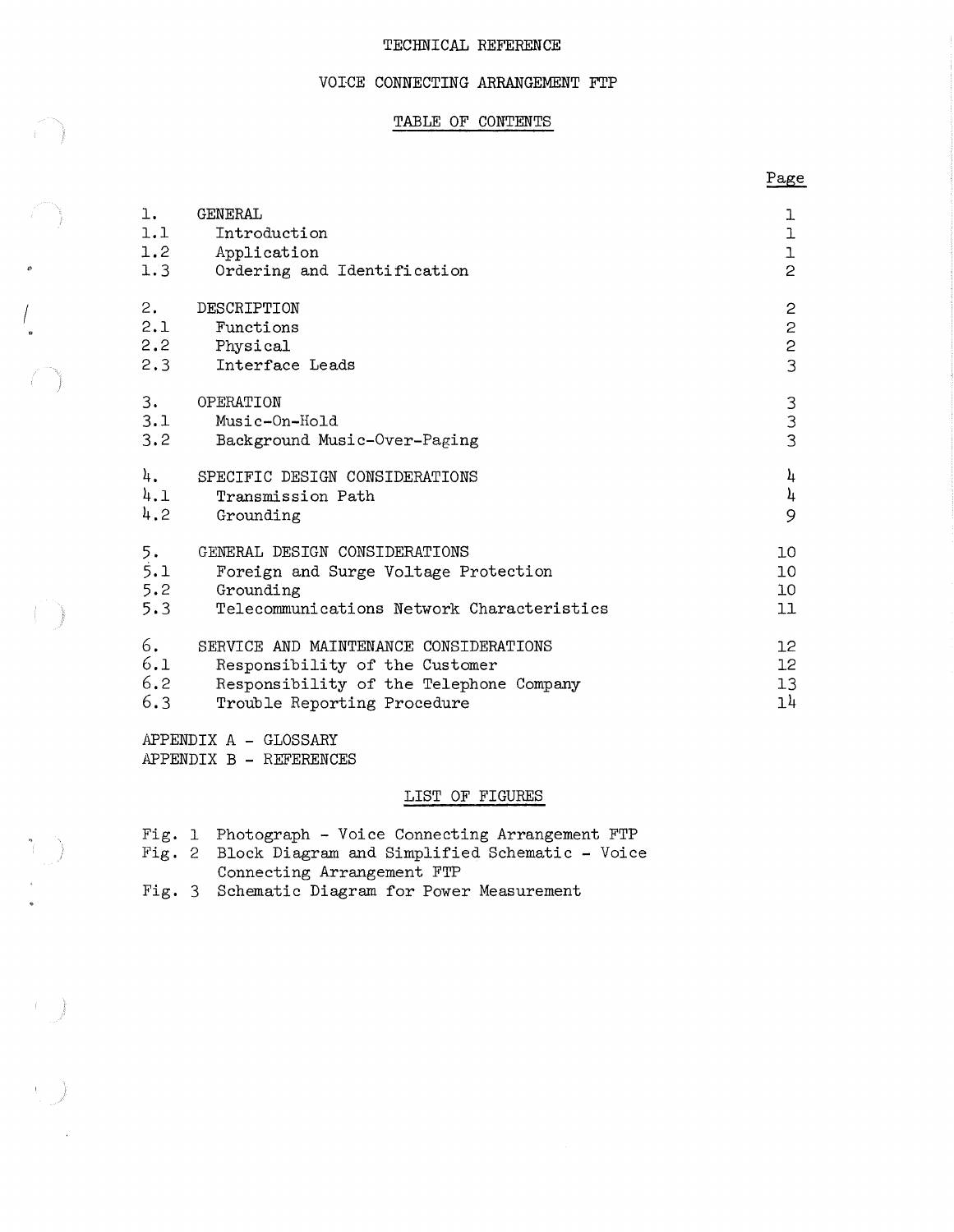#### VOICE CONNECTING ARRANGEMENT FP

#### 1. GENERAL

#### 1.1 Introduction

F.C.C. tariffs and corresponding intrastate tariffs filed by the Bell System provide for the electrical connection of customer-provided voice transmitting and receiving terminal equipment and communications systems to the Bell System telecommunications network by means of a connecting arrangement. 1he connecting arrangement includes circuit elements to provide network control signaling unit functions as well as certain other network protection functions and is furnished, installed, and maintained by the Telephone Company. In addition, the tariffs require compliance by the customer-provided equipment with network protection criteria specified therein.

#### 1.2 Application

Voice Connecting Arrangement FTP provides a means of connecting a customer-provided source of music or recorded information to the Music-On-Hold and/or Background-Music-Over-Paging features of the Telephone Company-provided Com Key® 718 and Com Key® 1434 Communications Systems.

In the Com Key 718 and 1434 Communications Systems equipped with the Music-On-Eold feature, the music or recorded announcement will be transmitted to the distant party automatically when the line is placed on hold. For systems equipped with the paging features, background music or announcements can be applied when the system is not in use for paging. The customer-provided source of music or announcement must be in continuous operation as the connecting arrangement does not provide a start signal when a line is placed on hold.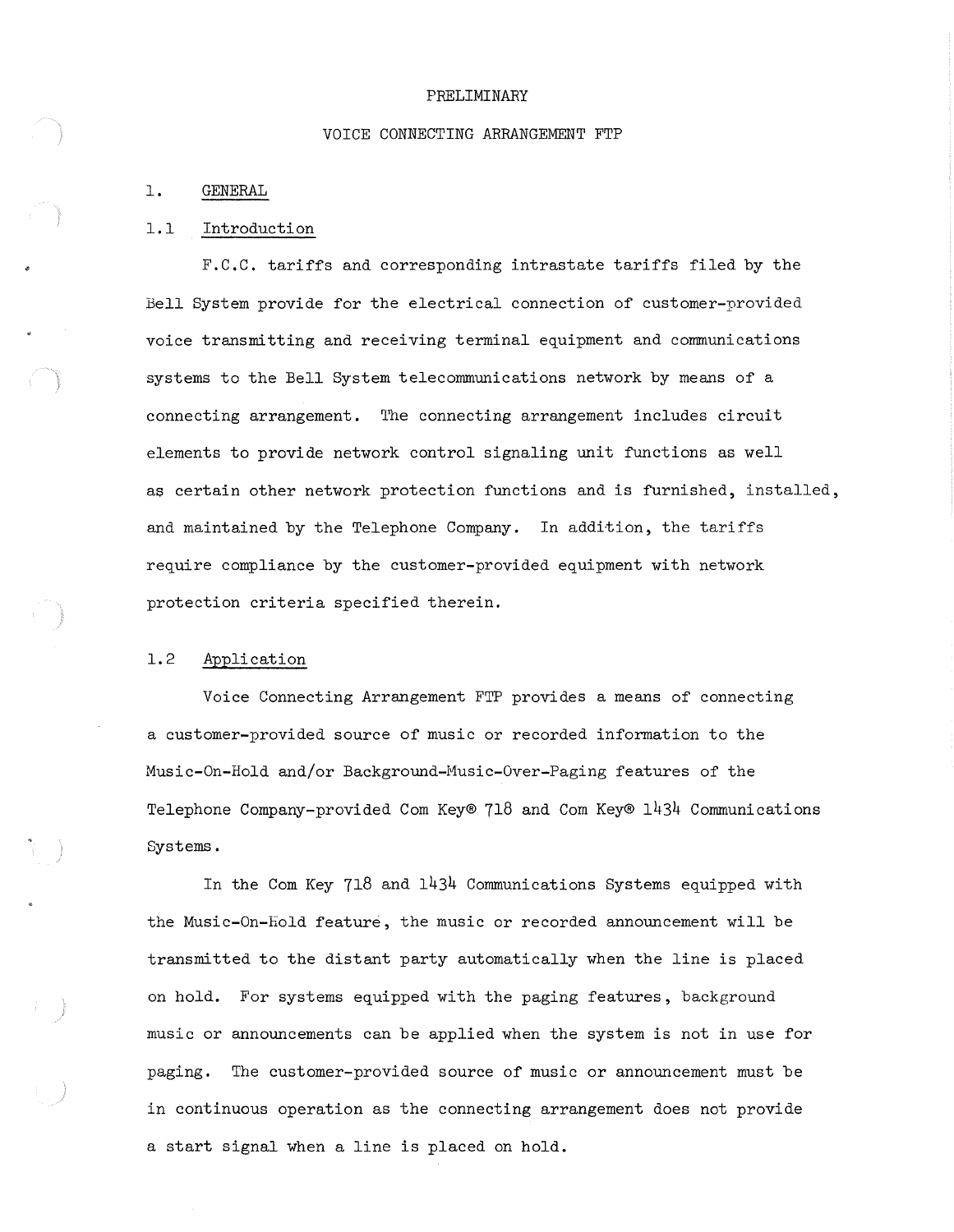$- 2 -$ 

#### 1.3 Ordering and Identification

The protective connection service described in this Technical Reference is identified by the Bell System as Voice Connecting Arrangement FTP. One connecting arrangement should be ordered for each Com Key 718 or 1434 Communications System. In addition, an order should be placed for the Music-On-Hold and/or Paging features of the Telephone Company-provided Com Key 718 or 1434 Communications System. The local Telephone Company business office or Marketing representative will provide information regarding availability and rates for this service.

#### 2, DESCRIPTION

#### 2.1 Functions

The major functions of this protective voice connecting arrangement are:

- (a) To protect Telephone Company personnel and equipment from hazardous voltages which may be applied by the customerprovided equipment.
- (b) To provide access to the telecommunications network and/or loudspeaker paging for customer-provided music or information source.
- (c) To limit abnormally high signal voltages from the customerprovided equipment.
- (d) To provide sufficient coupling loss between lines connected to a common music source to insure privacy while on hold.

#### 2.2 Physical

The voice connecting arrangement consists essentially of a voice coupler (see Figure 1) and does not require local power. The wall mounted coupler is approximately 4 inches wide,  $2-3/4$  inches high,  $1-5/8$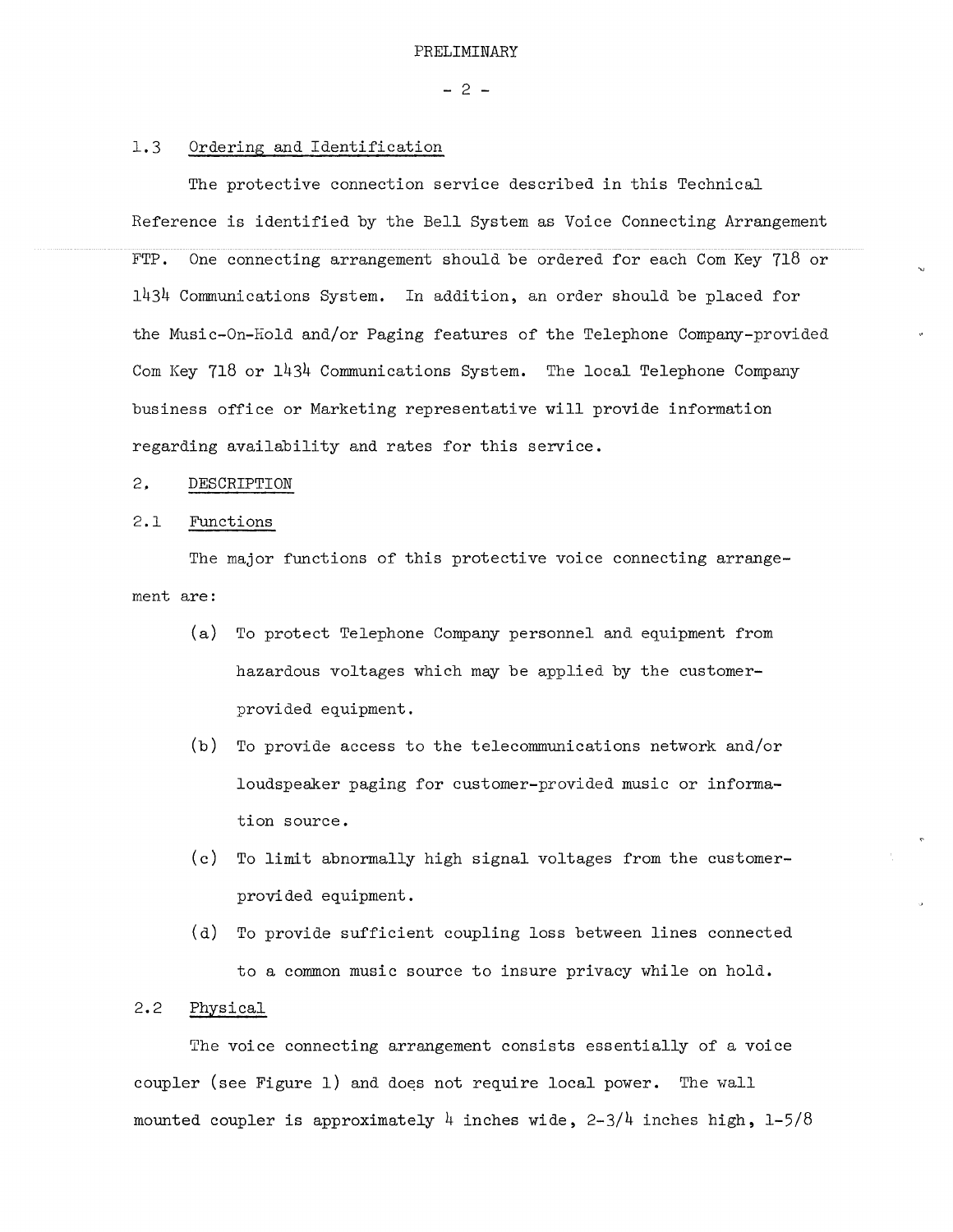$-3 -$ 

inches deep, and weighs approximately 1/2 pound. It will operate over a temperature range from  $0^{\circ}$  to  $55^{\circ}$  C and a humidity range from 5 to 95 percent.

#### 2.3 Interface Leads

*Two* interface leads, CT and CR, are terminated externally on screw terminals (see Fig. 1). The customer must connect the output of his music or announcement source to these terminals. Loop resistance of the CT and CR leads between the connecting arrangement and the customer-provided equipment shall not exceed 50 ohms.

3. OPERATION

#### 3,1 Music-On-Hold

An incoming or outgoing call is handled in the normal manner for a Bell System key telephone set. When the "Hold" button is depressed, the customer-provided source of music or announcement is automatically connected to the line which has been placed on hold. Since the protective connecting arrangement does not provide a start signal to the customer-provided equipment, the customer-provided equipment must be in a continuously operating mode.

When the hold bridge is removed by depressing the associated pickup key with the handset off-hook, the customer-provided source of music or announcement is disconnected from the line.

#### 3,2 Background Music-Over-Paging

Background music or announcements can be applied from the continuously operating customer-provided music or announcement source. Requirements for switching from music to announcement or vice-versa shall be incorporated in the design of the customer-provided equipment.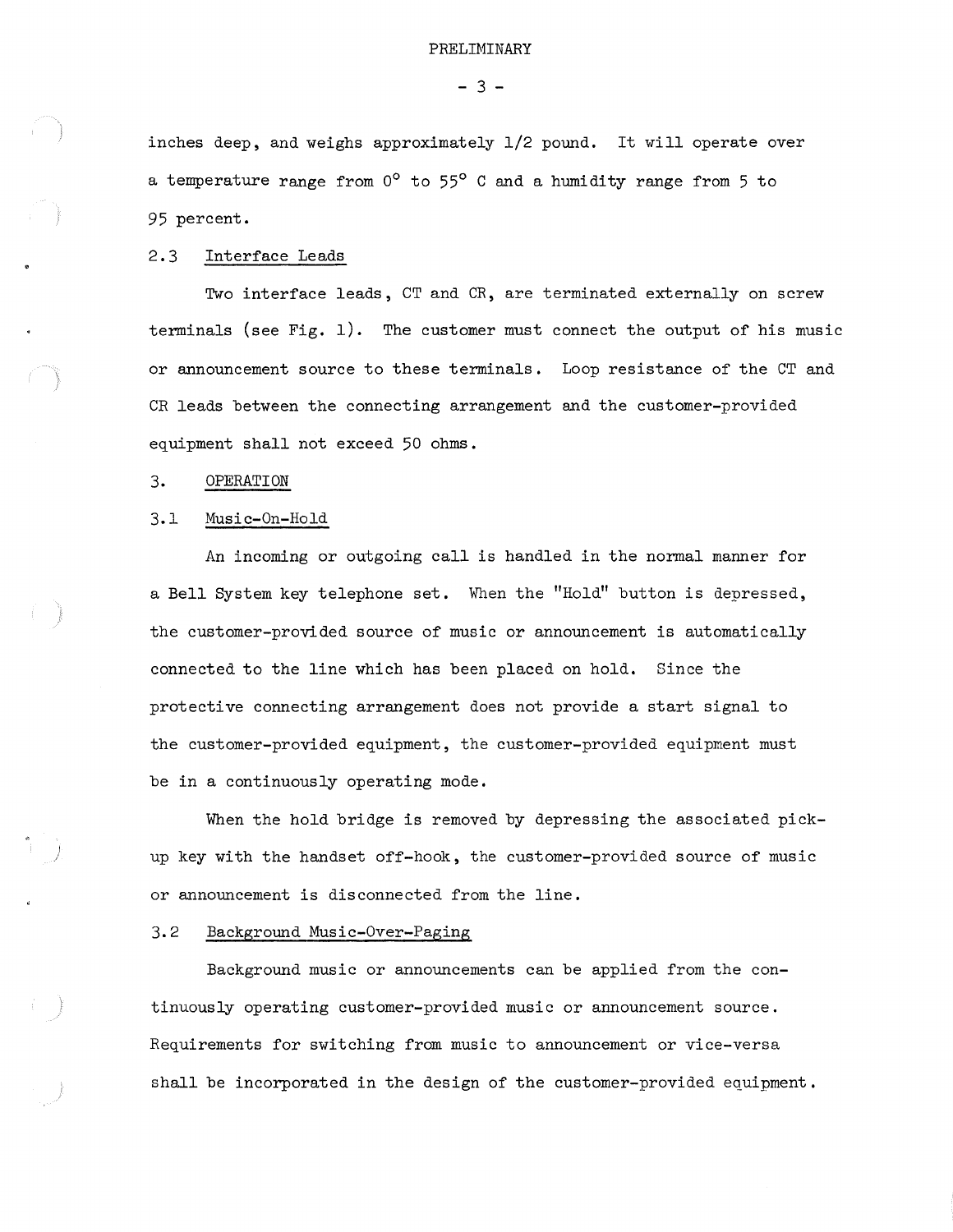$- 4 -$ 

The paging feature of the Com Key 718 or 1434 Communications System, when in use, takes precedence over the customer-provided source and temporarily cuts it off. It is reconnected automatically when paging is completed.

#### 4. SPECIFIC DESIGN CONSIDERATIONS

4.1 Transmission Path (leads CT and CR)

#### 4.11 Impedance

The impedance of Voice Connecting Arrangement FTP is a function of the connection between the arrangement, the input circuits of Com Key 718 or 1434, and the central office line. For design purposes, the inband impedance of this voice connecting arrangement shall be considered to be  $8$  ohms. DC resistance is approximately  $1$  ohm.

#### 4.12 DC Signals and Power

The customer's equipment should not present de current greater than .6 ma on the CT and CR leads into the protective voice connecting arrangement. The voice coupler in the arrangement is a transformerinput device, and de current above this level may cause distortion of the voice signal. The customer-provided source should provide an ac input to the connecting arrangement.

#### 4.13 Bandwidth

The nominal voice-frequency bandwidth of the telecommunications network extends from about 300 to 3000 Hz. In general, an end-to-end connection may be expected to have a loss characteristic which increases on either side of this band.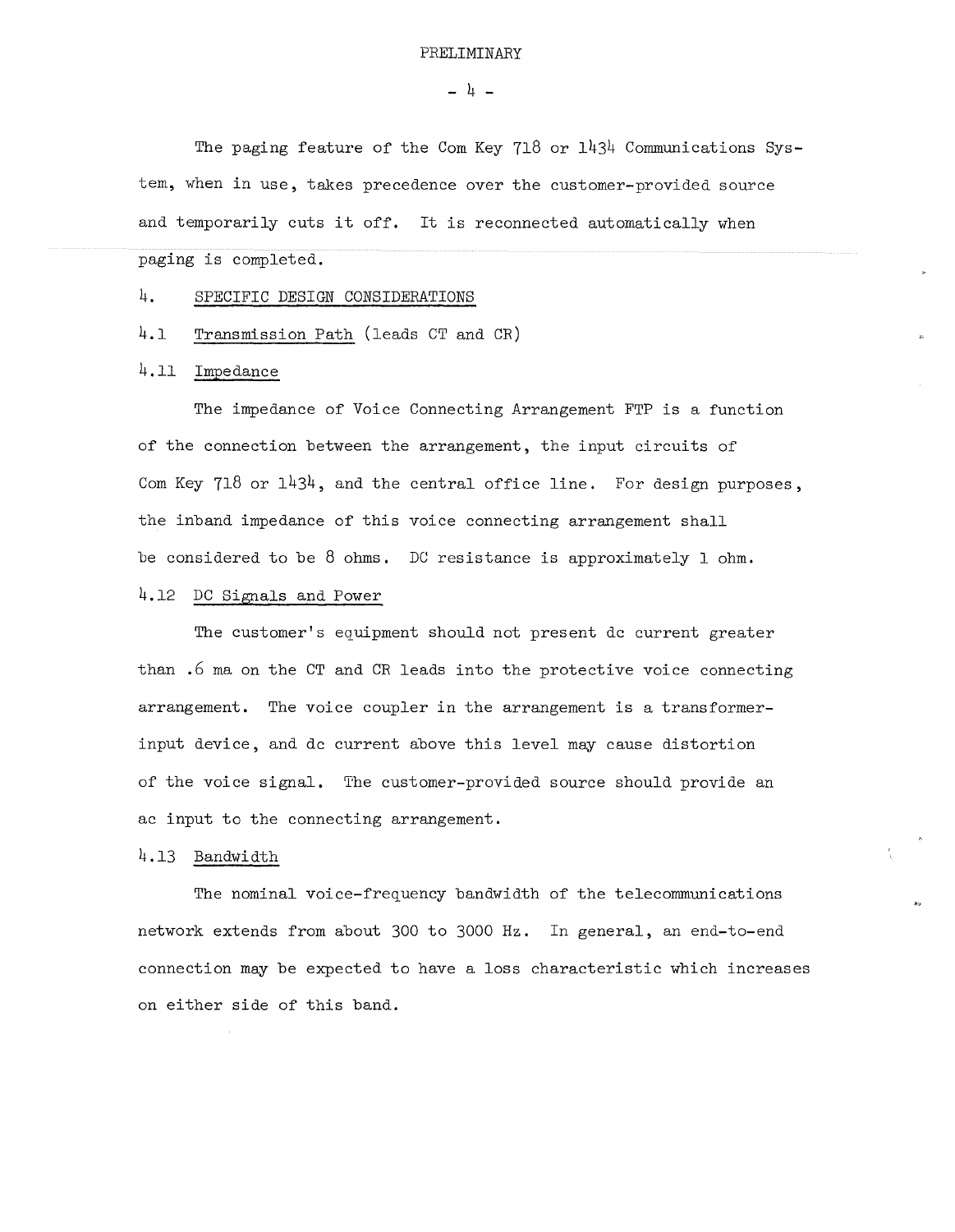$-5 -$ 

#### 4.14 Signal Power Levels

The tariffs state that the average power (in any 3-second interval) delivered at the central office should not exceed -12 dBm in order to prevent excessive noise and crosstalk from interfering with other services. Because of the additional loss required to provide privacy, in this case an exception is made to the limit given in the tariffs; the maximum permissible voice signal power at the Interface Terminals for Voice Connecting Arrangement FTP is 1 *dB* below one watt (+29 dBm) when averaged over any 3-second interval. To meet this specification the maximum available power from a customer-provided 8 ohm source when averaged over any 3-second interval (measured at the CT and CR leads with a  $8$  ohm load substituted for the connecting arrangement) should not exceed 1 *dB* below 1 watt (+29 dBm). This limit has been set so that when the average loss of loops in the Bell System are considered (including the insertion loss of the voice connecting arrangement), the limit of -12 dBm at the local central office will be met.

Voice Connecting Arrangement FTP, acting in concert with the input arrangement of Com Key  $718$  or  $1434$ , has sufficient attenuation to insure privacy between any two calling parties that are connected to a common music or recorded information source, The isolation between customers can be expressed in terms of the loss from the calling party terminals of one voice connecting arrangement to the calling party terminals of any other voice connecting arrangement. This loss when measured across 900 ohms at 1000 Hz is approximately 80 *dB.*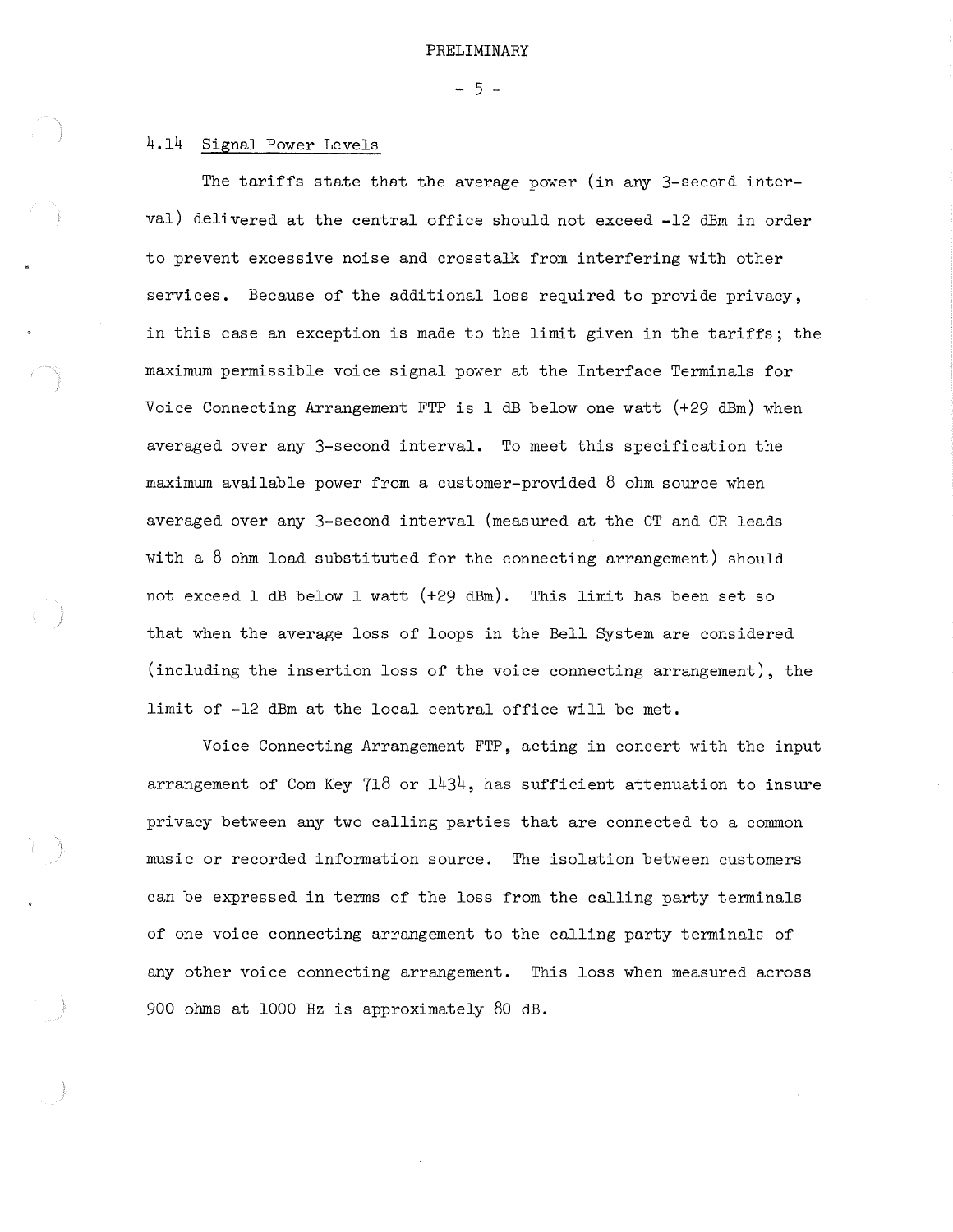$- 6 -$ 

#### 4.15 Measuring Maximum Available Inband Power

The measuring methods described below are satisfactory for estimating the maximum power averaged over a 3-second interval to determine that the inband signal power criteria specified in paragraph  $4.14$  is being met.

#### Method A

Operate the customer-provided equipment into an 8 ohm load in parallel with a series combination of 2000 ohms and 900 ohms, as shown in Figure 3 (this assumes that the customer-provided equipment has an 8 ohm source impedance). The 900 ohm resistor should be bridged by a Hewlett-Packard Transmission and Noise Measuring Set - Model 3555B or a Western Electric 3-Type Noise Measuring Set, or the equivalent.\* While these meters are nearly equivalent, the arrangement of control switches differ. To ensure a proper measurement technique, the control settings on these meters should be as shown below.

Western Electric 3-Type Noise Measuring Set

Hewlett-Packard Transmission and Noise Measuring Set Model 3555B

| Control                                                          | Setting                         | Control                                                                                          | Setting                          |
|------------------------------------------------------------------|---------------------------------|--------------------------------------------------------------------------------------------------|----------------------------------|
| FUNCTION (Switch)<br>NORM/DAMP (Switch)<br>WTG (Plug-In Network) | <b>BRDG</b><br>DAMP<br>3Kc FLAT | INPUT (Switch)<br>FUNCTION (Pushbutton) VF/Nm-600BAL<br>NOISE WTG (Switch)<br>NORM/DAMP (Switch) | NOISE/BRDG<br>3k Hz FLAT<br>DAMP |

In almost all cases, the speech or music power averaged over any 3 second interval will not exceed 1 dB below one watt (+29 dBm) if the maximum meter swing does not exceed 93 dBrn.

\*These meters do not have a 3-second averaging time, but when used to measure speech they give a reliable estimate of a J-second average. The use of meters with shorter time constants, such as VU meters or voltmeters, is not recommended.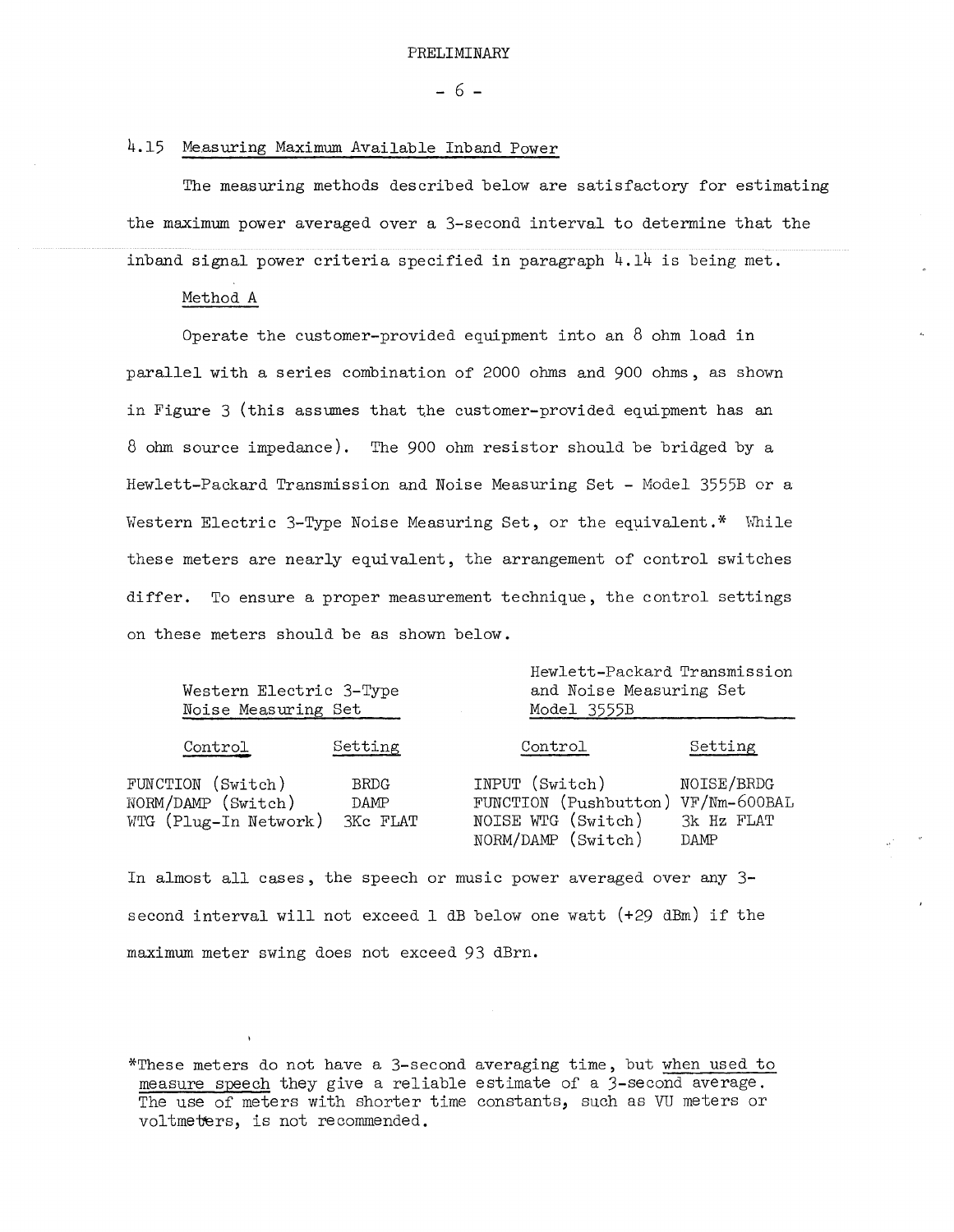$- 7 -$ 

#### Method B

The accuracy of Method A can be somewhat improved by increasing the size of the damping capacitance in the Western Electric 3-Type Noise Meter by 150 microfarads. To do this, connect the negative lead of a 150 microfarad capacitor to either terminal of the NORM/DAMP switch and connect the positive lead to ground. This allows the meter to more nearly approximate a 3-second averaging meter. (NOTE: This modification does not necessarily hold for the Model 3555B or noise meters other than the Western Electric 3-Type.) With the additional damping, the power averaged over any 3-second interval will not exceed 1 dB below one watt (+29 dBm) if the maximum meter swing does not exceed 91 dBrn.

#### 4.16 Signal Power Distribution

The telecommunications network incorporates tone signaling devices that are used for interoffice network control functions. These devices, which are connected at all times to the telephone circuit, are designed to detect a single frequency tone at 2600 Hz. They are,, however, relatively insensitive to energy at this frequency if sufficient energy is present at the same time in other frequencies in the voiceband.

In order to prevent the interruption or disconnection of a call, or interference with network control signaling, it is necessary that the signal applied by the customer-provided equipment to the voice connecting arrangement at no time have energy solely in the 2450 to 2750 Hz band. If signal power is in the 2450 to 2750 Hz band, it must not exceed the power present at the same time in the 800 to 2450 Hz band.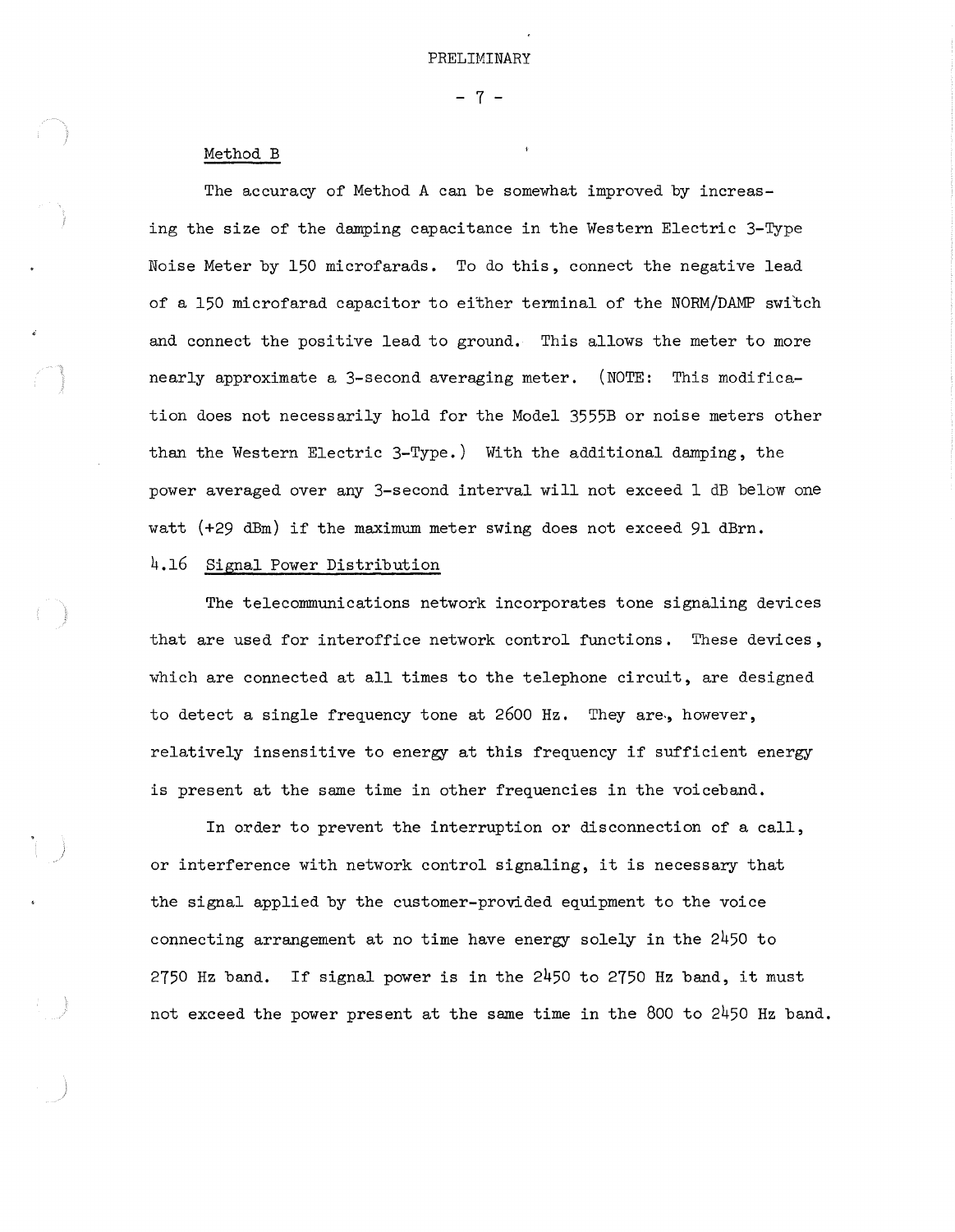$- 8 -$ 

If music is applied by the customer-provided equipment, it could at times have energy solely in this band of frequencies. To prevent interference to network control signaling functions, the customer-provided equipment, when applying music, should preferably include a 2600 Hz band elimination filter with the following minimum attenuation characteristics relative to 1000 Hz:

- (a) 25 dB loss at 2600 Hz
- (b) 15 dB loss at any other frequency in the band from 2500 to 2700 Hz.

A possible alternative to the use of a filter to limit power in the 2450 to 2750 Hz band is to set the music power at the Interface Connecting Block so that it does not exceed 18 dB below the maximum permissible voiceband power  $(i.e., it does not exceed +11 dBm)$ , when averaged over any 3-second interval. This alternative does not insure compliance with the protection criteria, and does not remove the customer's responsibility to meet the protection criteria prescribed in the tariffs and as outlined in Paragraph  $4.14$  of this Technical Reference. It does provide a simplified method which may provide satisfactory performance on many types of music. If used, its effectiveness should be checked by using the actual signals supplied.

The above requirement applies to Music-On-Hold only.

#### 4.17 Out-of-Band Signal Power Limits

To protect other services, it is necessary that the signal, which is applied by the customer-provided equipment to the Telephone Company interface, located on the customer's premises, meet the following limits: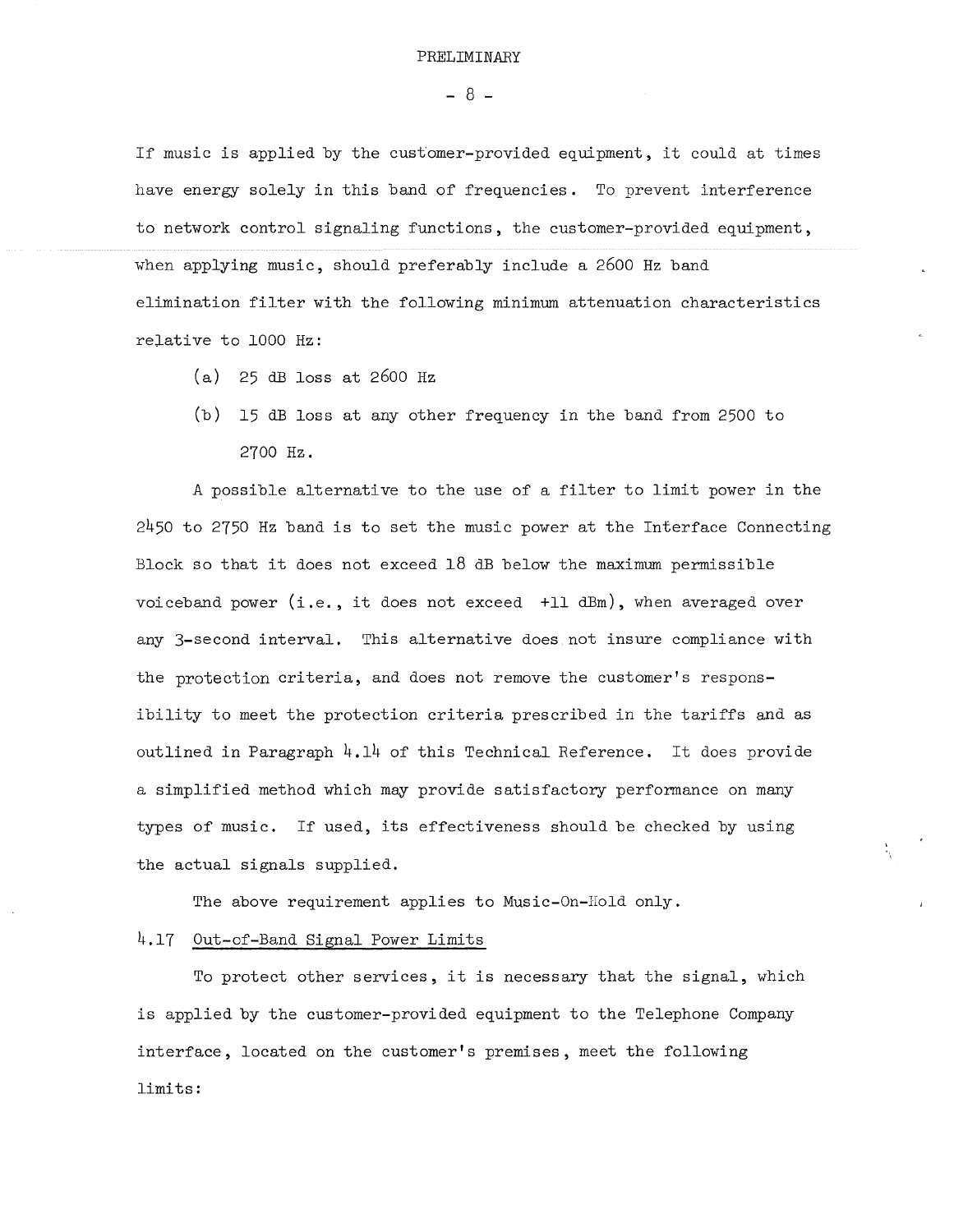- 9 -

- (a) The power in the band from 3995 Hz to 4005 Hz shall not exceed 18 dB below the specified maximum inband signal power.
- (b) The power in the band from 4005 Hz to 10,000 Hz shall not exceed +26 dBm.
- (c) The power in the band from 10,000 Hz to 25,000 Hz shall not exceed +18 dBm.
- (d) The power in the band from  $25,000$  Hz to  $40,000$  Hz shall not exceed +6 dBm.
- (e) The power in the band above  $40,000$  Hz shall not exceed  $-8$  dBm.

The limits exceed the out-of-band limits normally specified because of the insertion loss of the equipment between the input to Voice Connecting Arrangement FTP and the input to the line to the central office, which will be at least 42 dB.

4.18 Signal Limiting

A voice signal limiter is incorporated in the transmission path of the connecting arrangement to protect the telecommunications network from applications of abnormally high signal levels. This has no effect on normal voice or normal tone address signal levels. This limiter does not abrogate the customer's responsibility to meet the network protection criteria, as prescribed in the tariffs and as outlined in Paragraph  $4.14$ .

#### 4.2 Grounding

Voice Connecting Arrangement FTP is normally floating (ungrounded). In the event that a fuse in the customer's input side of the protective connecting arrangement operates, due to a fault or overload, a signal ground is provided to operate the fuse in the other side of the line (Fig. 2).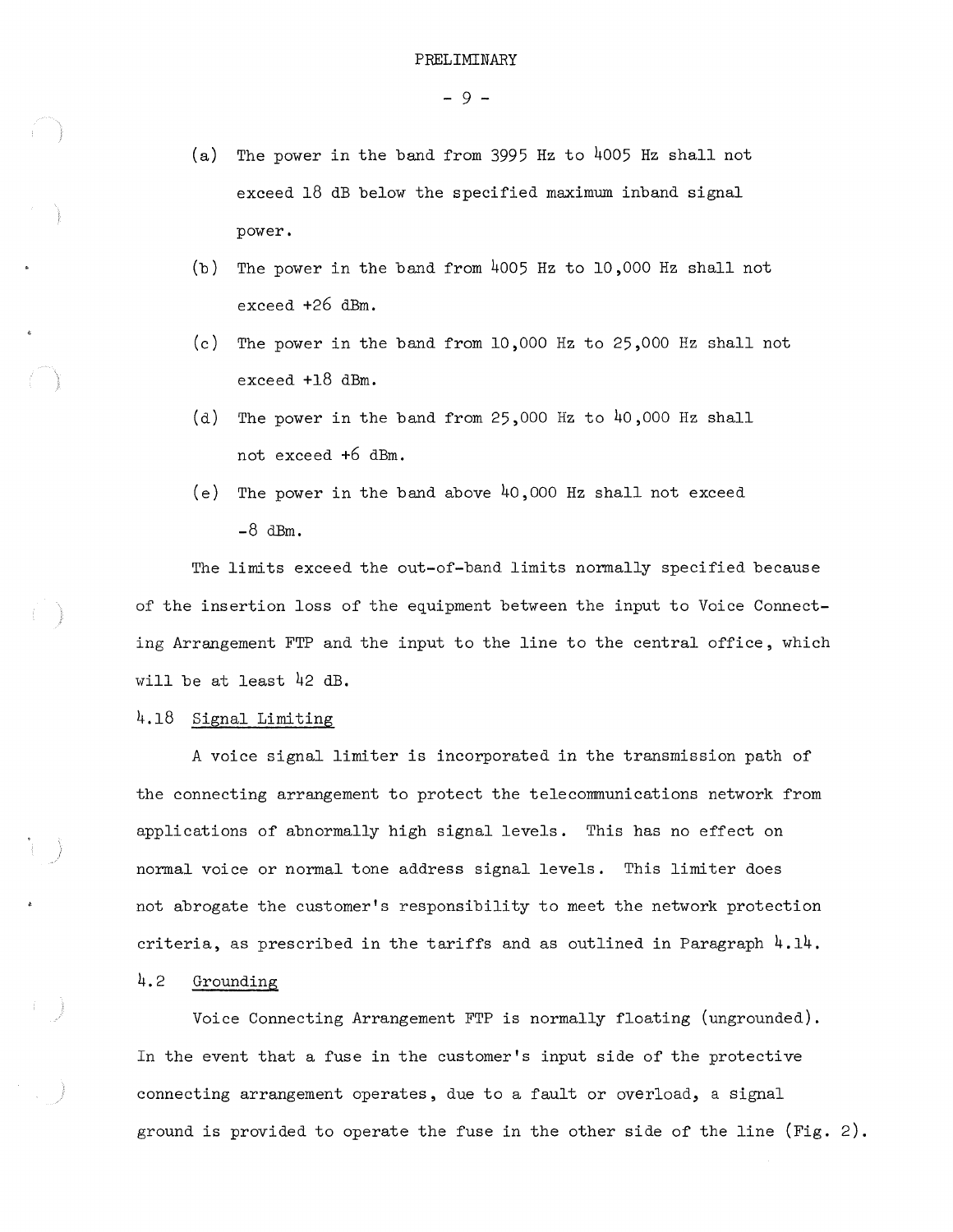$- 10 -$ 

Both leads toward the connecting arrangement will be grounded and the connecting arrangement will present an open circuit to the customerprovided equipment. The general grounding requirements for the customer-provided equipment are covered in Paragraph 5,2.

5, GENERAL DESIGN CONSIDERATIONS

#### 5,1 Foreign and Surge Voltage Protection

Where telephone lines are exposed to power line contact, lightning induction, or a rise in ground potential exceeding 300 volts, protective devices are installed at the central office and on the customer's premises. Typically, these devices will provide a path to ground for foreign voltages that exceed about 600 volts peak. Since the customer's equipment is connected to the telephone line through the voice connecting arrangement, the customer's equipment is protected from any resulting longitudinal surges. Residual metallic surges on the transmission leads due to foreign potentials will be limited by the protective connecting arrangement to no greater than 30 volts.

The customer is responsible for providing protection, internal to his equipment and facilities, against foreign and hazardous voltages from his equipment and facilities being applied to the voice connecting arrangement.

#### 5.2 Grounding

It is expected that the customer's equipment, if powered from commercial power, will be grounded in accordance with applicable electrical codes, e.g., National Electrical Code (NEC), and should be bonded to the ground electrode to which the telephone protector is grounded but not using the telephone ground clamp. Self-powered or passive customer's equipment need not be grounded. Provisions should be made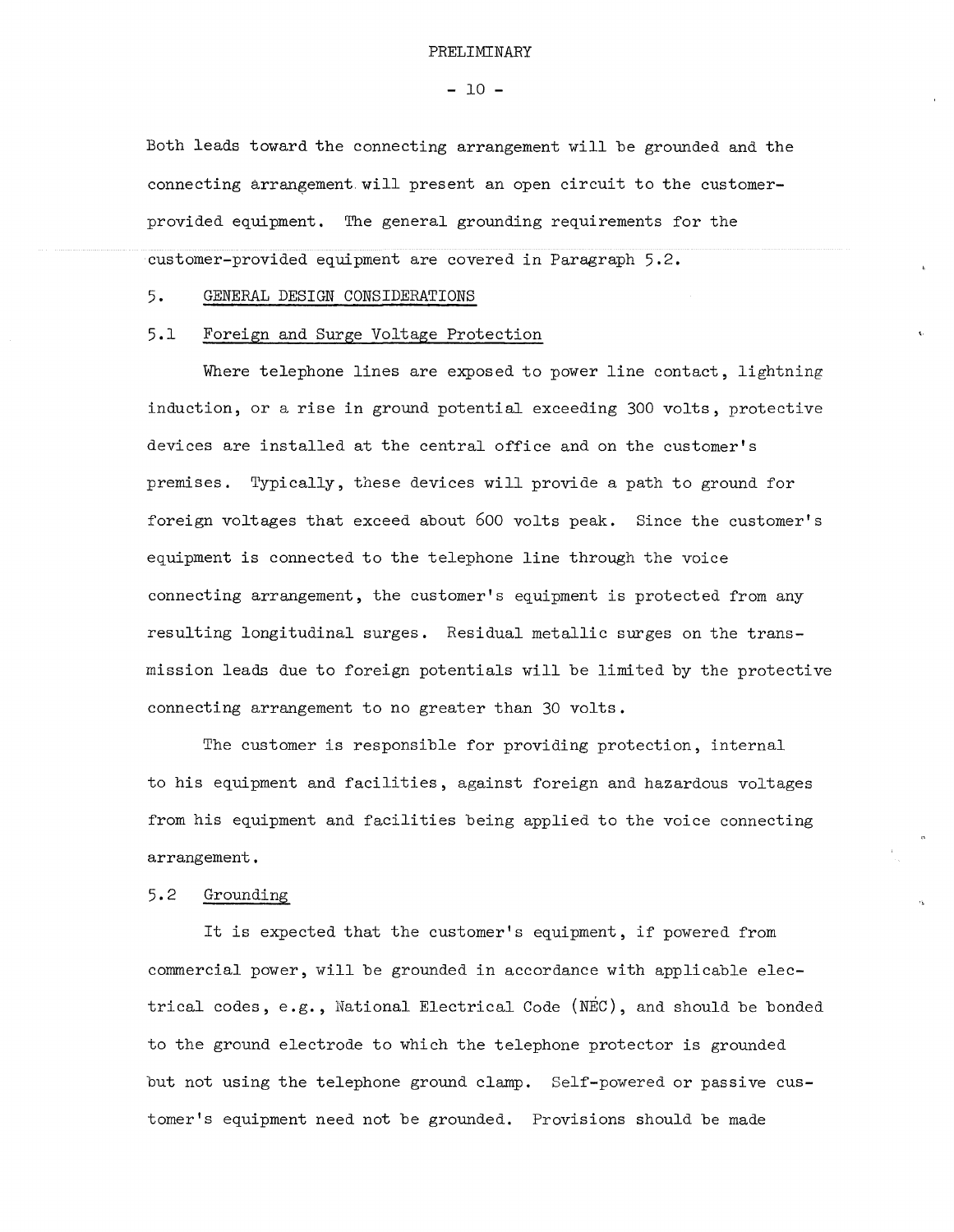#### - 11 -

within the customer's equipment for connecting together all internal signal grounds. This connection shall be isolated from both the grounding (green) conductor run with the power supply primary conductors and the chassis or frame of the customer-provided equipment.

The customer's signal ground may be obtained with a proper connection to a metallic cold water pipe, using a single No. 14 AWG, or larger copper conductor. The other end should be connected to the ground return terminal of the customer's equipment. The run should be short, straight, and a continuous piece of wire. Proper attention should be given to providing the lowest possible resistance connection at each end of the circuit. It is imperative that this ground be connected at the same location to the water piping system or ground electrode as the telephone protector or signal ground lead but not using the Telephone Company ground clamp. This lead shall not be fused.

### 5,3 Telecommunications Network Characteristics

#### 5.31 End-to-End Electrical Loss

The end-to-end electrical loss of a connection is a function of the impedances of both end terminations and the losses of the interoffice trunks, the serving central offices, and the facilities to the serving offices. The information found in the REFERENCES in Appendix B may be used to determine statistical loss distributions for different types of calling patterns on the telephone network.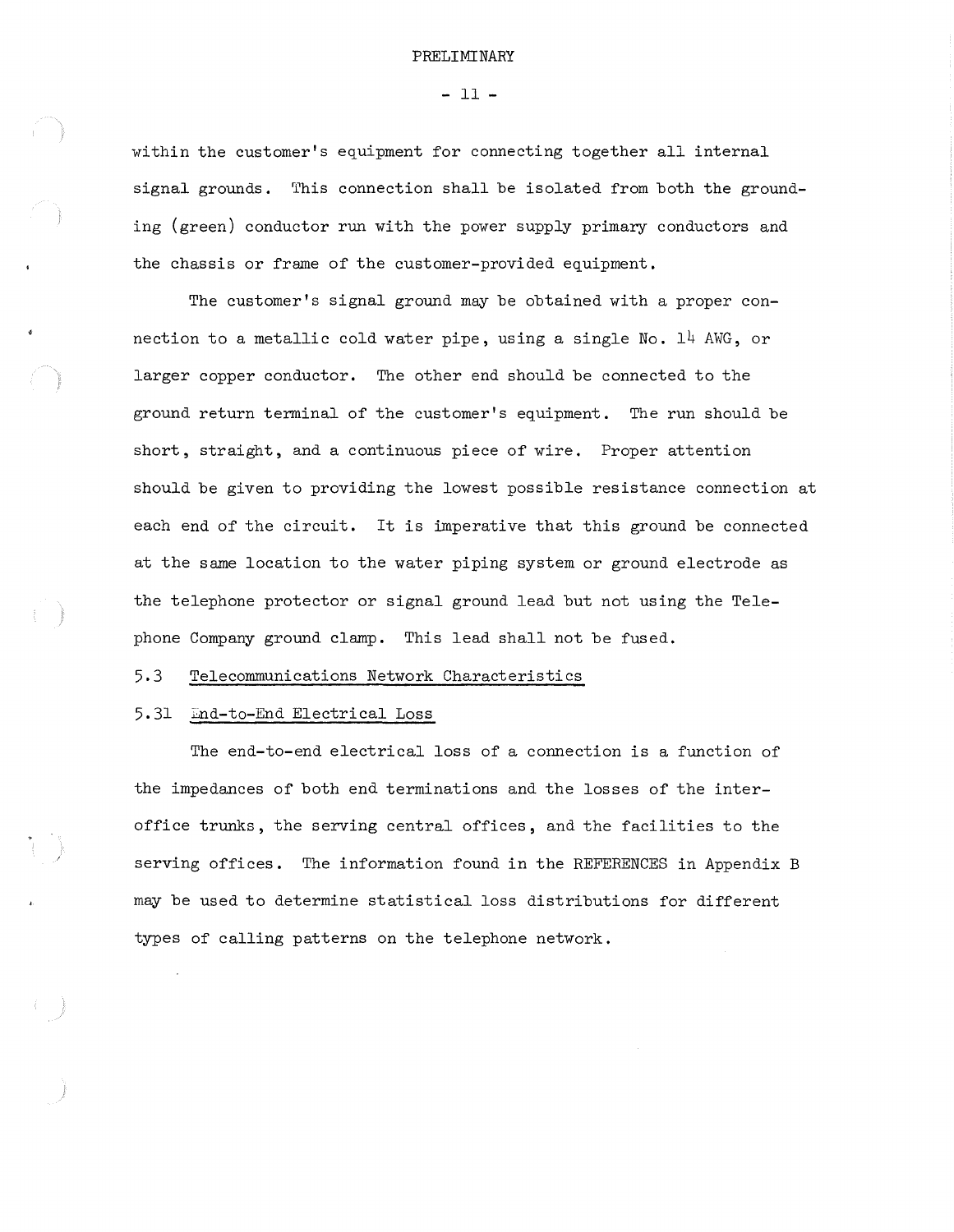$-12 -$ 

#### 5,32 Nonlinearities

Nonlinearities such as compression, clipping, phase shift, and harmonic distortion can exist on the telecommunications network. Normally, these are insignificant for speech transmission. It is expected that harmonic distortions will result in single tones which are no greater than about 5% of the fundamental,

#### *6.* SERVICE AND MAINTENANCE CONSIDERATIONS

### 6.1 Responsibility of the Customer

The tariffs regulating the connection to the telecommunications network by means of connecting arrangements of customer-provided terminal equipment or connnunications systems state that where long distance message teleconnnunications service is available under these tariffs for use in connection with customer-provided terminal equipment or communications systems, the operating characteristics of such equipment or systems shall be such as not to interfere with any of the services offered by the Telephone Company. Such use is subject to the further provisions that the equipment or systems provided by a customer do not endanger the safety of Telephone Company employees or the public; damage, require change in or alteration of, the equipment or systems or other facilities of the Telephone Company; interfere with the proper functioning of such equipment or systems or facilities; impair the operation of the telecommunications network, or otherwise injure the public in its use of the Telephone Company's services. Upon notice from the Telephone Company that the equipment or system provided by a customer is causing or is likely to cause such hazard or interference, the customer shall take such steps or make such change as shall be necessary to remove or prevent such hazard or interference,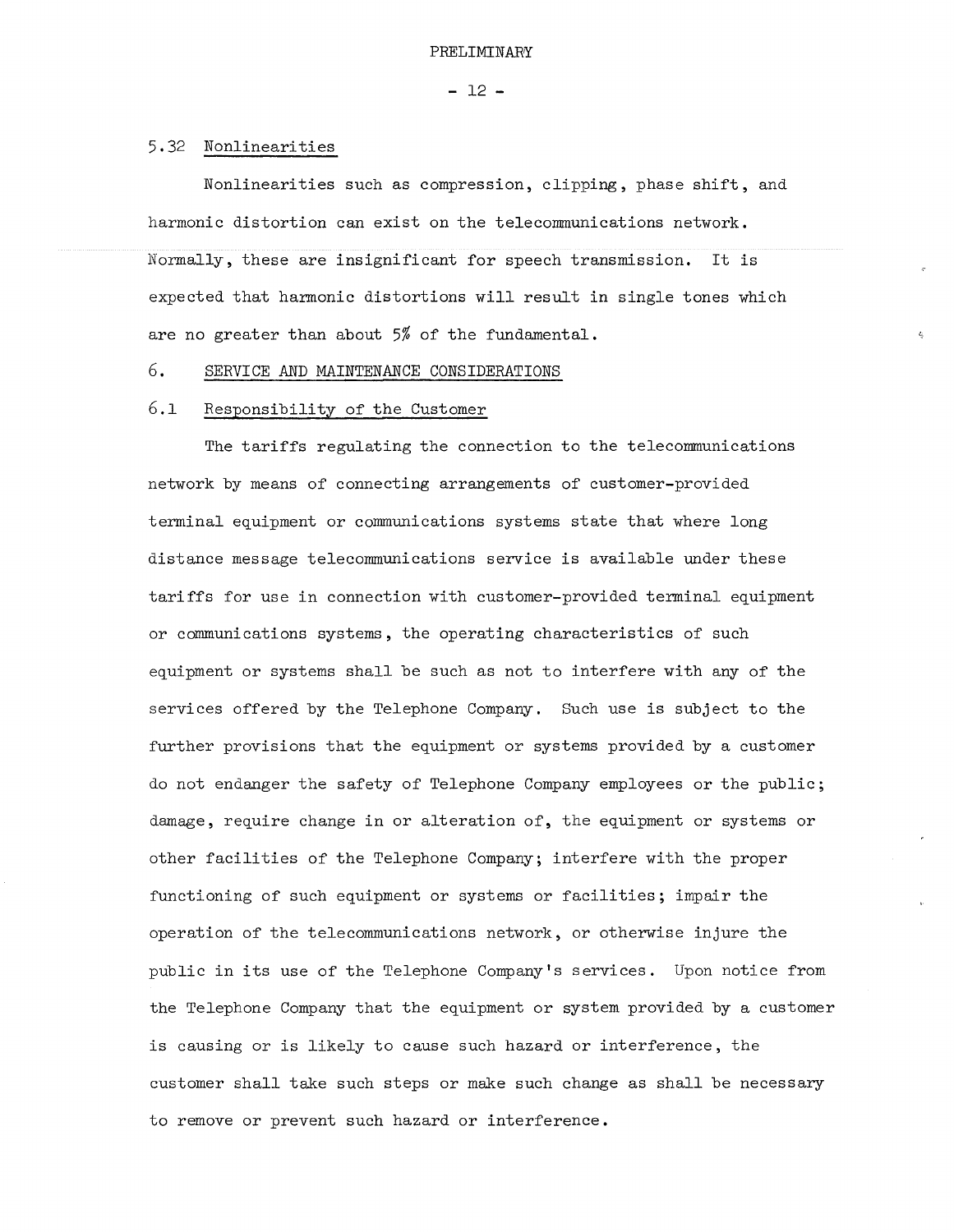- 13 -

### 6.2 Responsibility of the Telephone Company

The tariffs regulating the connection to the telecommunications network by means of connecting arrangements of customer-provided terminal equipment and communications systems state that the Telephone Company shall not be responsible for the installation, operation or maintenance of said terminal equipment or communications systems. Long distance message telecommunications service is not represented as adapted to the use of customer-provided equipment or systems and where such equipment or systems are connected to Telephone Company facilities, the responsibility of the Telephone Company shall be limited to the furnishing of facilities, including the protective connecting arrangements and network control signaling units, suitable for long distance message telecommunications service and to the maintenance and operation of such facilities in a manner proper for such services. Subject to this responsibility the Telephone Company shall not be responsible for  $(i)$ the through transmission of signals generated by the customer-provided equipment or systems or for the quality of, or defects in, such transmission, (ii) the reception of signals by customer-provided equipment or systems, or (iii) address signaling where such signaling is performed by customer-provided tone-type signaling equipment. The Telephone Company shall not be responsible to the customer if changes in minimum network protection criteria contained in the tariffs (and in this Technical Reference) or in any of the facilities, operations or procedures of the Telephone Company render any customer-provided facilities obsolete or require modification or alteration of such equipment or systems or otherwise affect its use or performance.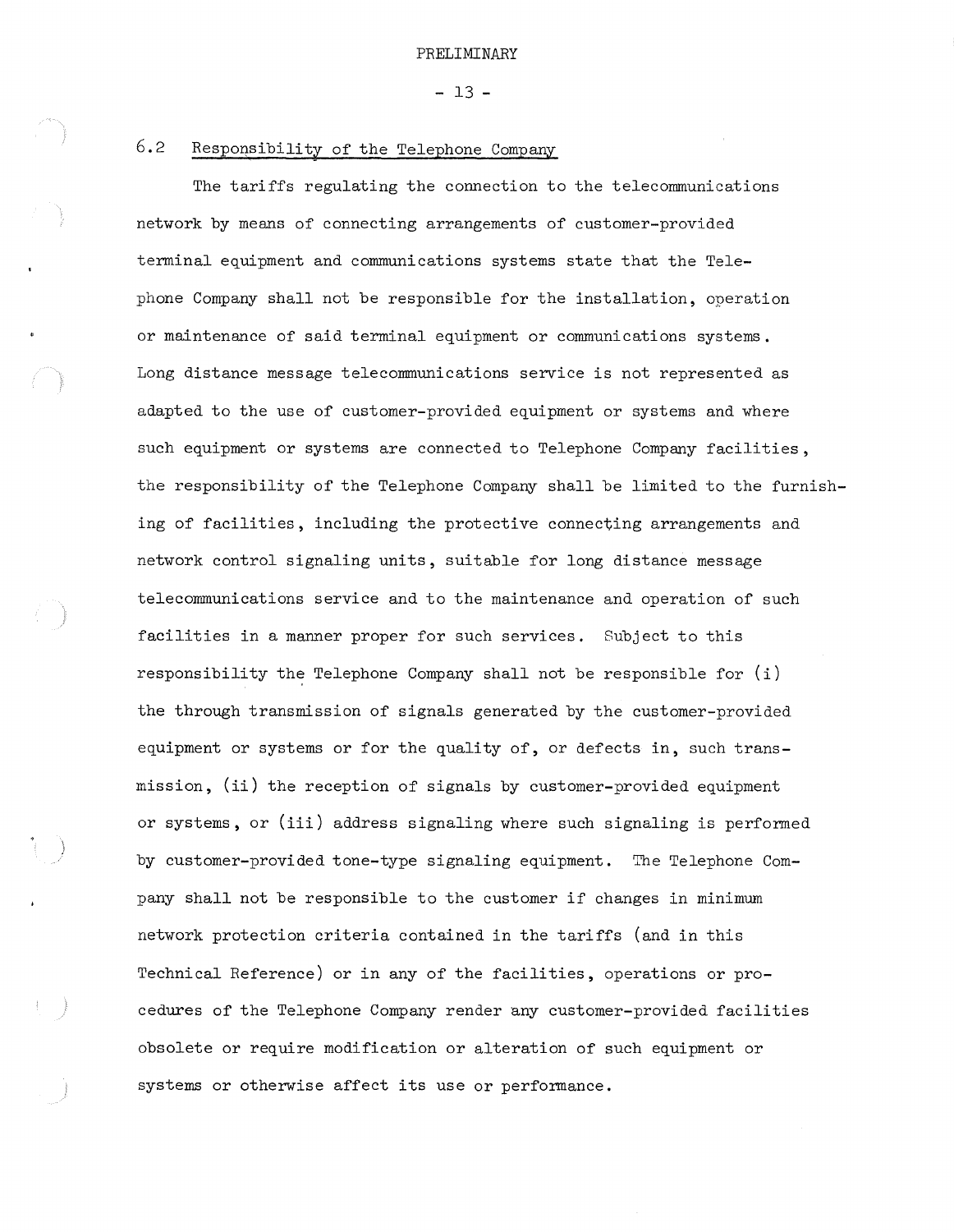$- 14 -$ 

#### 6.3 Trouble Reporting Procedure

When trouble is experienced with this service, the customer should perform the necessary testing at the interface to sectionalize the difficulty, i.e., determine whether the service impairment is located in the customer-provided equipment or in the equipment provided by the Telephone Company. If the tests indicate that the trouble is in the Telephone Company-provided equipment, it should be promptly reported to the Telephone Company. Trouble reports should be called in to the listed "Repair Service" number which can be found in the front of the telephone directory. The Telephone Company's repair attendant should be given:

- (a) Customer's name
- (b) Customer's address
- (c) Listed telephone number
- (d) Description of the trouble
- (e) Uniform Service Order Code (USOC) FTP
- (f) Customer's contact for additional information

If a Telephone Company service call to the customer's premises results in the location of the trouble in the customer-provided equipment, the customer will be charged for the service call.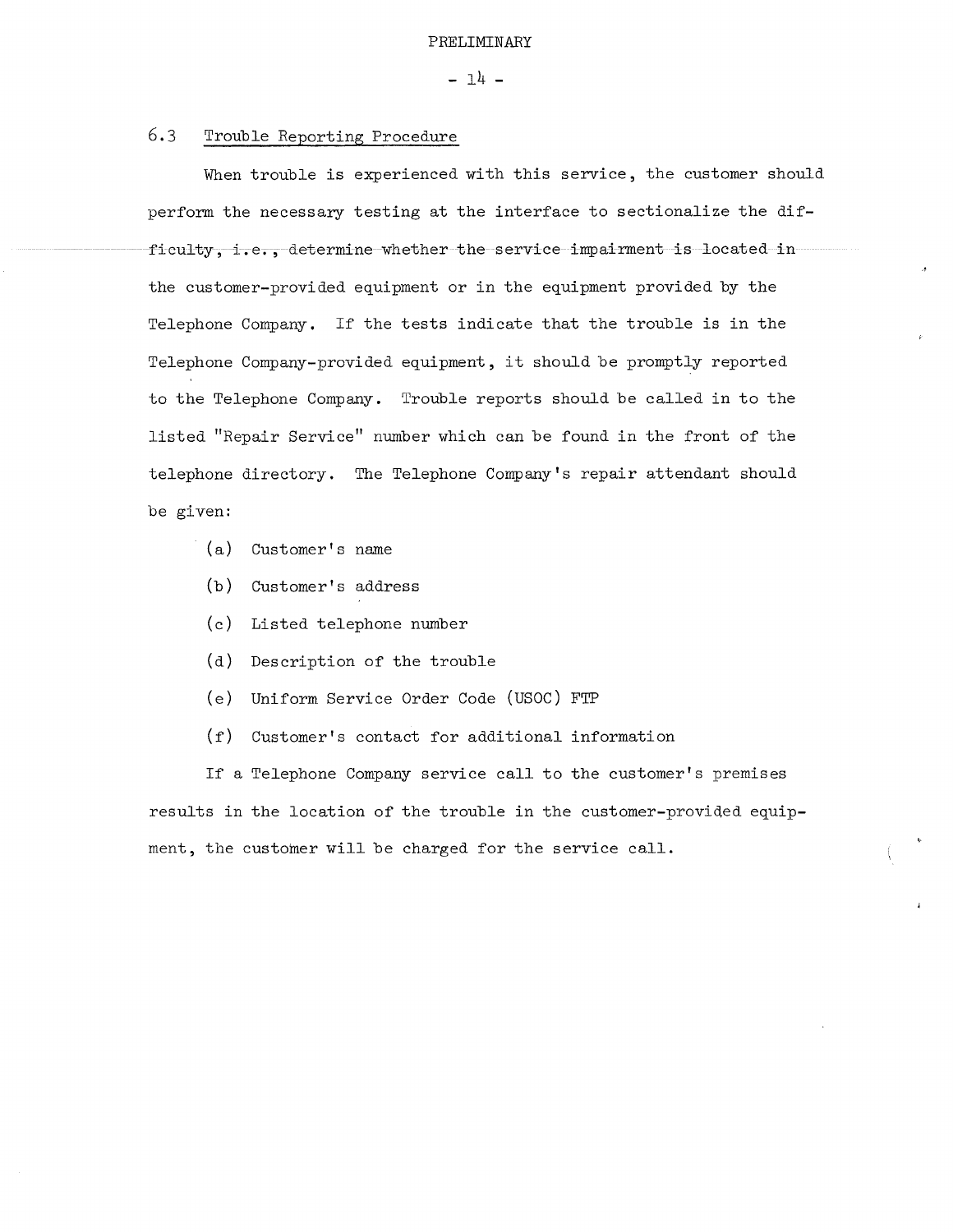# PRELIMINARY APPENDIX A

GLOSSARY

ADDRESS SIGNALS - denotes de dial pulses or appropriate pairs of tone signals transmitted to a central office that represent the telephone number of the distant party.

COMMUNICATIONS SYSTEM - denotes channels and other facilities which are capable, when not connected to the Long Distance Message Telecommunications Service, of communications between customer-provided terminal equipment or Telephone Company stations.

CONNECTING ARRANGEMENT - protective equipment provided by the Telephone Company to accomplish the electrical connection of customer-provided equipment with the telecommunications network.

CUSTOMER - the term "Customer" denotes the person, firm or corporation which orders service and is responsible for the payment of charges and compliance with Telephone Company regulations.

CUSTOMER-PROVIDED TERMINAL EQUIPMENT - denotes devices or apparatus and their associated wiring, provided by a customer, which do not constitute a communications system and which, when connected to the communications path of the telecommunications network, are so connected either electrically, acoustically, or inductively.

DIAL PULSE RATE - repetition of pulses for switching purposes, usually expressed in pulses-per-second.

INTERDIGI~AL TIMING - the minimum time required between digits for the switching equipment to respond to the last digit received and ready itself for receiving the next digit.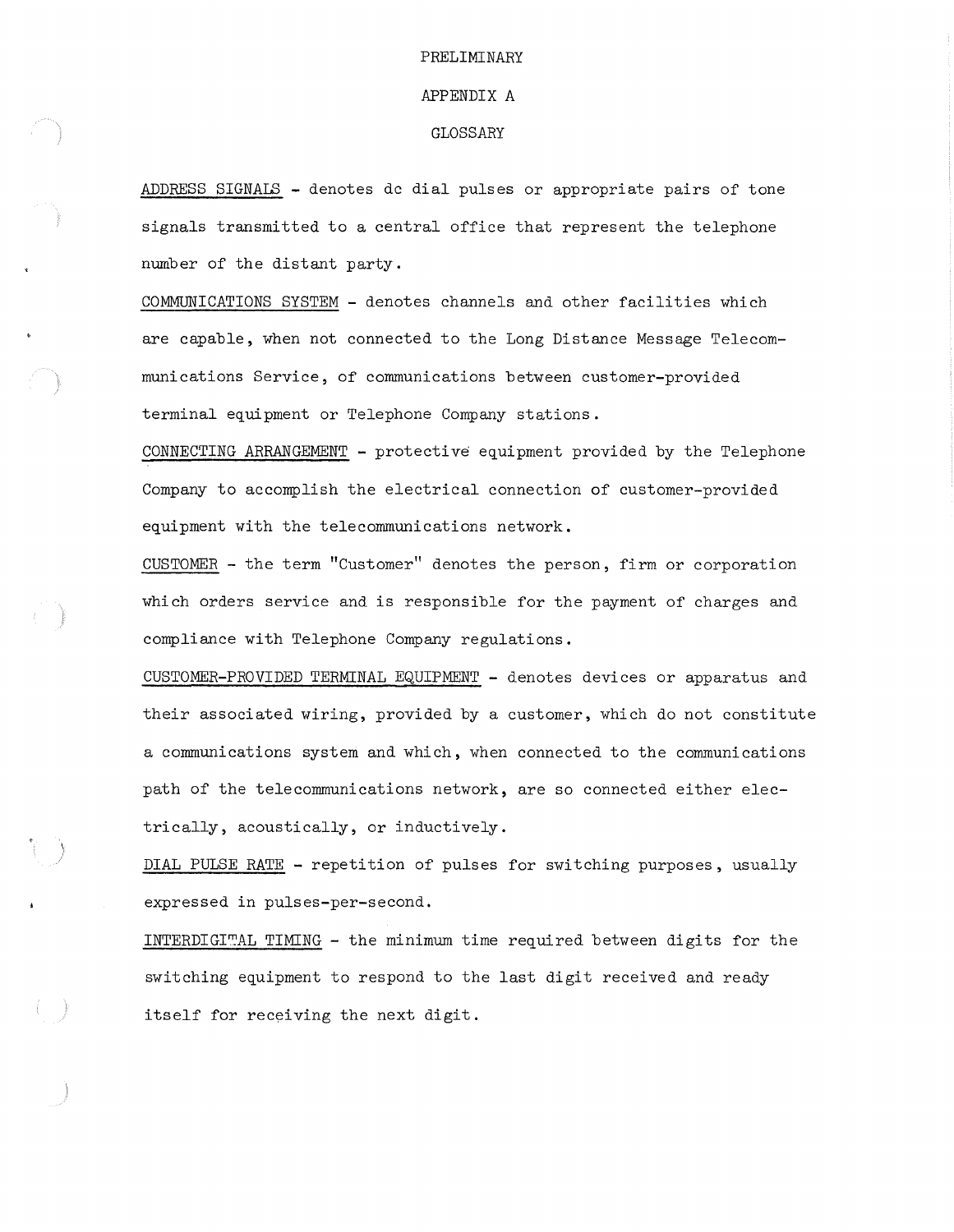$- 2 -$ 

INTERFACE TERMINALS - the Telephone Company-provided connecting point to which the customer brings and connects the wire or cable from his equipment to the protective voice connecting arrangement.

NETWORK CONTROL SIGNALING - denotes the transmission of signals used in the telecommunications network which perform functions such as supervision (control, status, and charging signals), address signaling (dialing), calling and called number identification, audible tone signals (call progress signals indicating reorder or busy conditions, alerting, coin denominations, coin collect, and coin return tones) to control the operation of switching machines in the telecommunications network. WETWORK CONTROL SIGNALING UNIT - denotes the terminal equipment furnished, installed, and maintained by the Telephone Company for the performance of network control signaling. (See Note below.)

OFF-HOOK SUPERVISION - the conditioning of the CT and CR leads by the customer-provided equipment which indicates a customer's telephone is answering or originating a call.

ON-HOOK SUPERVISION - the conditioning of the CT and CR leads by the customer-provided equipment which indicates that the customer's telephone has disconnected or that the equipment is idle.

PERCENT BREAK - the period of time of an open interval in a dial pulse sequence compared to the total time of an open and closed interval, expressed as a percentage.

NOTE: Under the tariff regulations, the terms "connecting arrangement" and "network control signaling unit" are separate and distinct from each other; however, the term "connecting arrangement" is generally used to include the functions of network control signaling.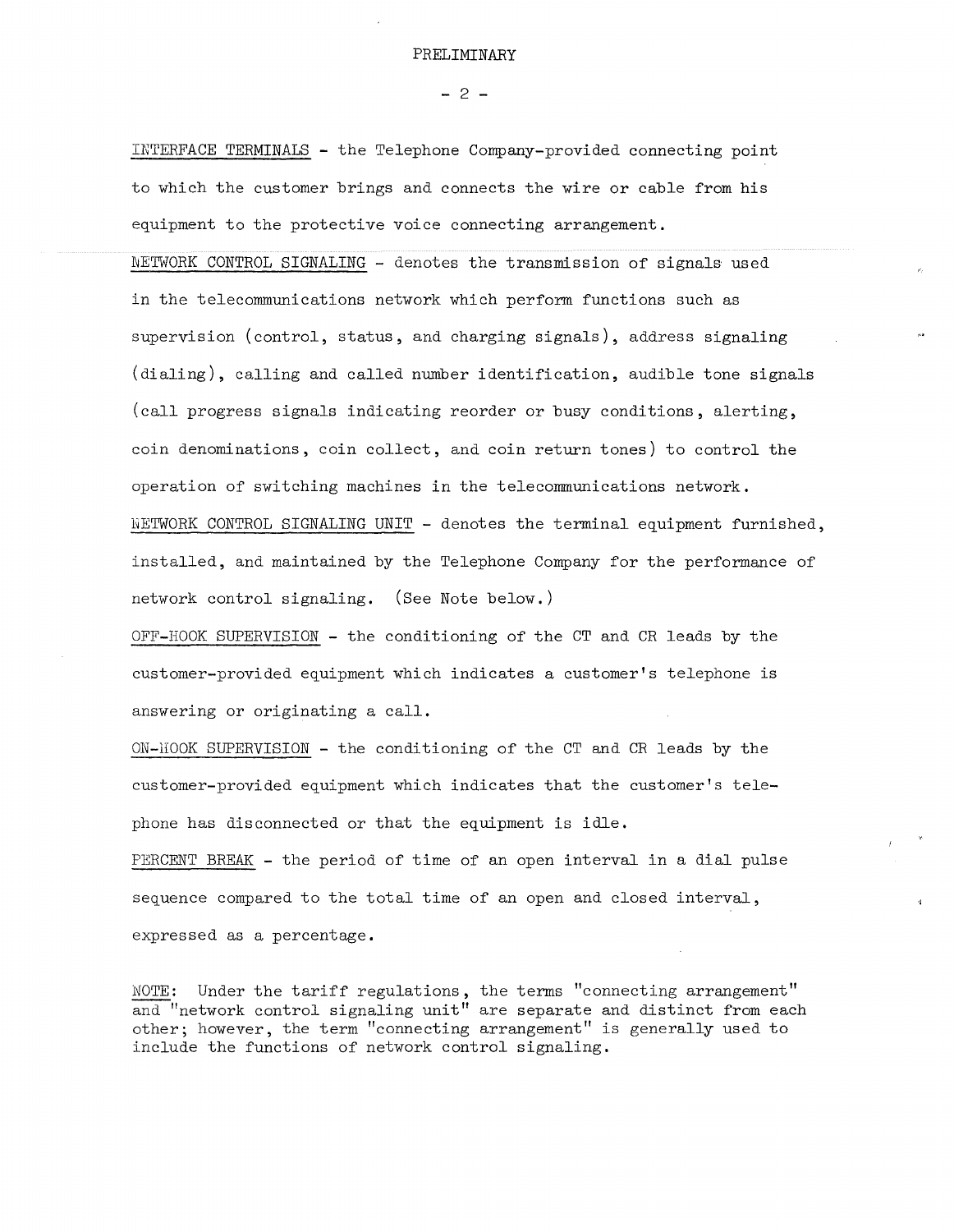$- 3 -$ 

SUPERVISORY SIGNALS - signals used to initiate a request for service by the calling party (off-hook); to notify the called party that he is being called (ringing); to indicate an answered call (off-hook); to indicate a disconnect (on-hook); and to recall an operator or distant party to a connection (switchhook flash).

TALKING BATTERY - direct current supply typically used to energize carbon transmitters in telephone sets.

TELECOMMUNICATIONS NETWORK - the central office switching equipment, associated interoffice and intraoffice facilities, and terminal equipment which provide Long Distance Message Telecommunications Service or private line service.

TELEPHONE COMPANY - denotes the American Telephone and Telegraph Company, the Long Lines Department, its concurring carriers, and its connecting carriers, either individually or collectively.

TONE ADDRESS SIGNALS - signals generated by customer-provided equipment for dialing into Bell System TOUCH-TONE equipped switching equipment. VOICE CONNECTING ARRANGEMENT - a protective connecting arrangement designed to transmit speech signals as contrasted to one designed to transmit data signals.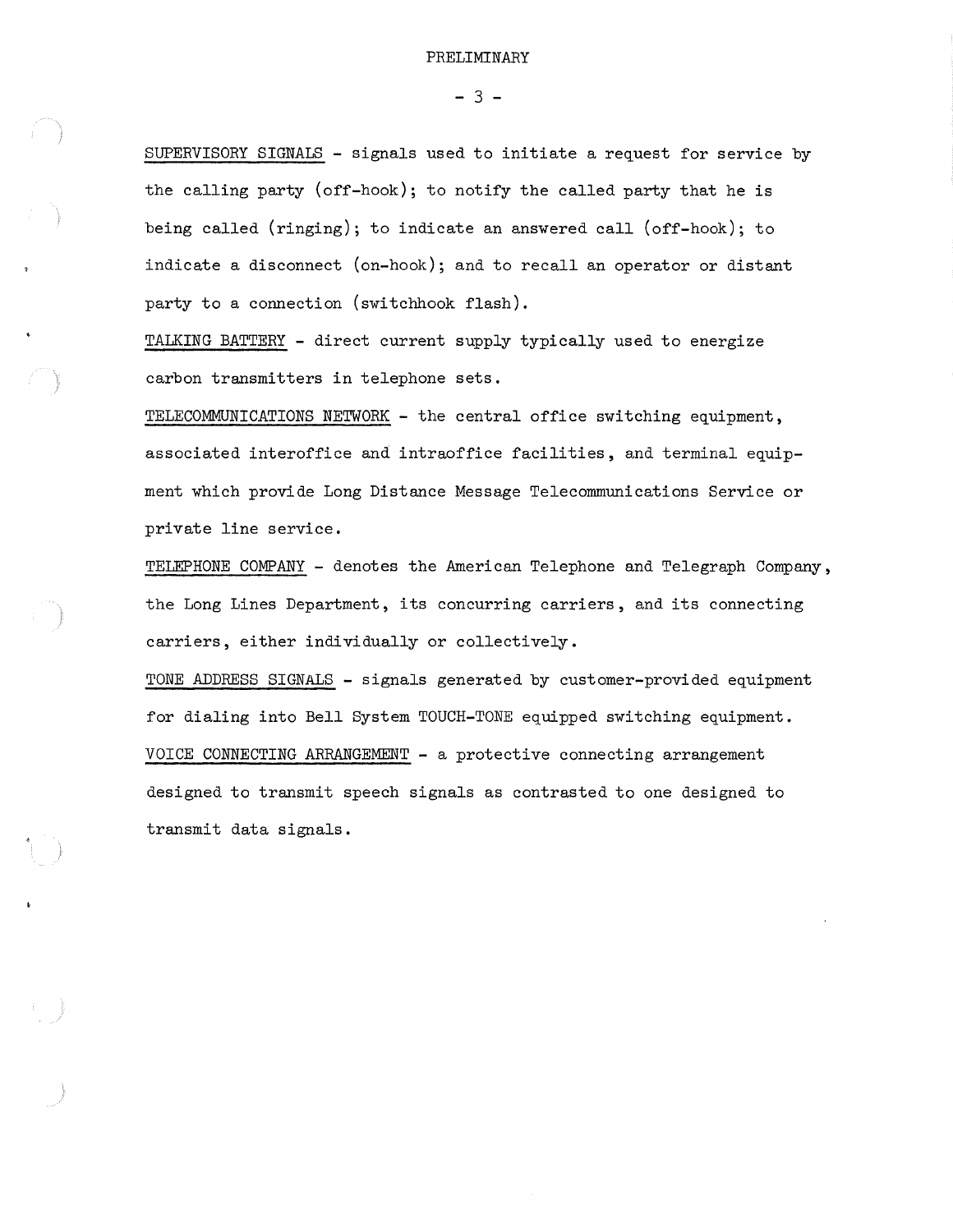#### APPENDIX B

#### REFERENCES

Some references describing various transmission characteristics of the telecommunications network are listed belbw:

- \*(a) McAdoo, K. L., "Speech Volumes on Bell System Message Circuits - 1960 Survey," Bell System Technical Journal (BSTJ), Vol. 42, No. 5 (September 1963), p. 1999,
- \*(b) Gresh, P. A., "Physical and Transmission Characteristics of Customer Loop Plant," BSTJ, Vol. 48, No. 10 (December 1969), p. 3337.
- \*(c) Breen, C., and Dahlbom, C. A., "Signaling Systems for the Control of Telephone Switching," BSTJ, Vol. 39, No. 6 (November 1960), p. 1381.
- \*(d) Bodle, D. W., and Gresh, P. A., "Lightning Surges in Paired Telephone Cable Facilities," BSTJ, Vol. 40, No. 2 (March 1961), p. 547.
- \*\*(e) Bell System Data Communications Technical Reference PUB 41007 - 1969-1970 Switched Telecommunications Network Connection Survey (Reprints of Bell System Technical Journal Articles) - April 1971,
- \*\*\*(f) "Principles of Electricity Applied to Telephone and Telegraph Work," by American Telephone and Telegraph Company, New York, New York.
- \*\*\*(g) "Switching Systems," by American Telephone and Telegraph Company, New York, New York.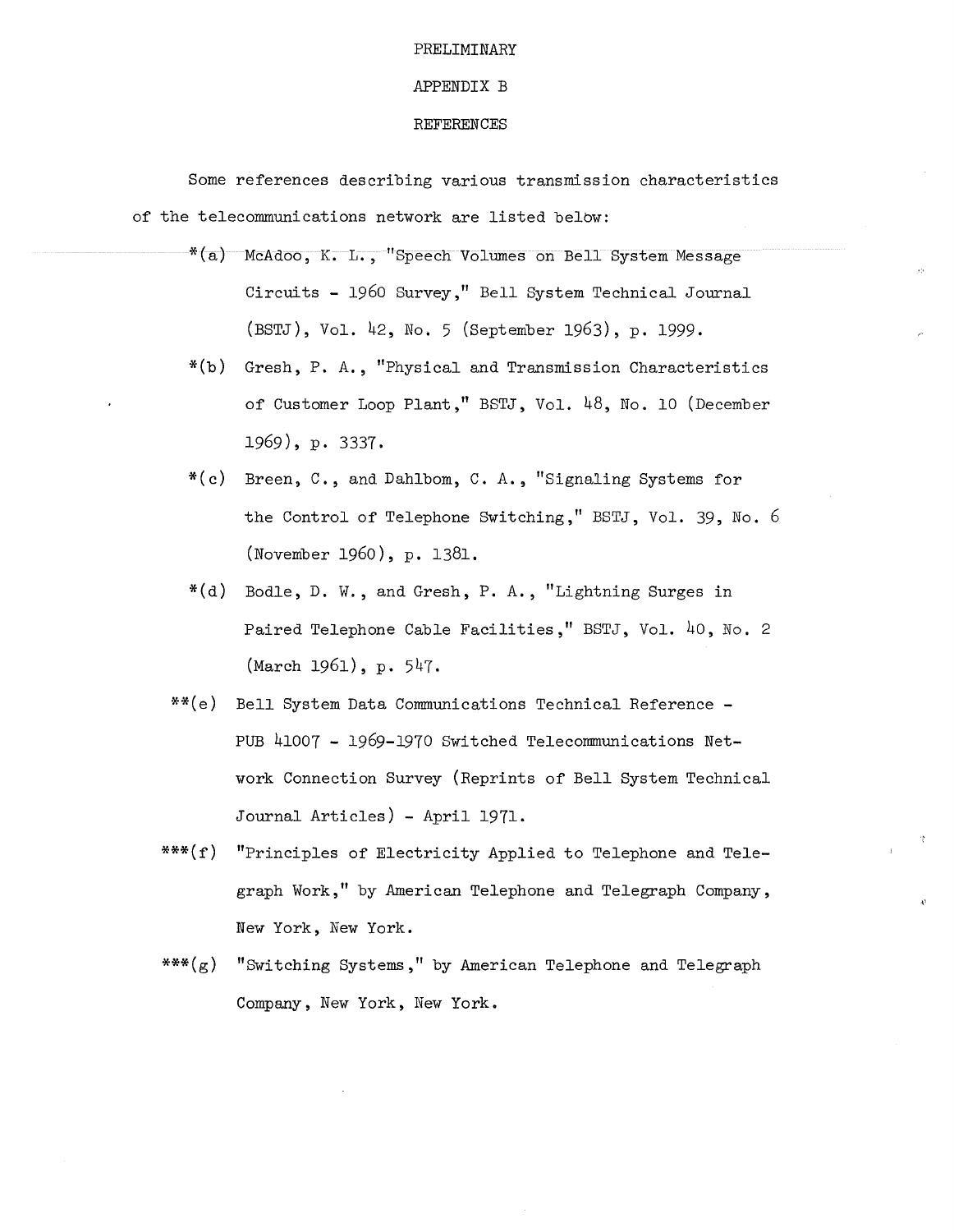$- 2 -$ 

- (h) "Notes on Transmission Engineering," by United States Independent Telephone Association, Washington, D. C.
- \*\*\*(i) "Transmission Systems for Communications," by Bell Telephone Laboratories, Inc.
- \*\*\*( $j$ ) "Notes on Distance Dialing 1968," by American Telephone and Telegraph Company, New York, New York.

\*These journals may be purchased by writing to:

Bell Telephone Laboratories, Inc. Circulation Supervisor Mountain Avenue, Room 3Cl09 Murray Hill, New Jersey 07974

\*\*These references may be purchased by writing to:

American Telephone and Telegraph Company Supervisor - Information Distribution Center 195 Broadway, Room 208 New York, New York 10007

\*\*\*These publications may be purchased by writing to:

Western Electric Company, Inc. Commercial Relations P.O. Box 1579 Newark, New Jersey 07102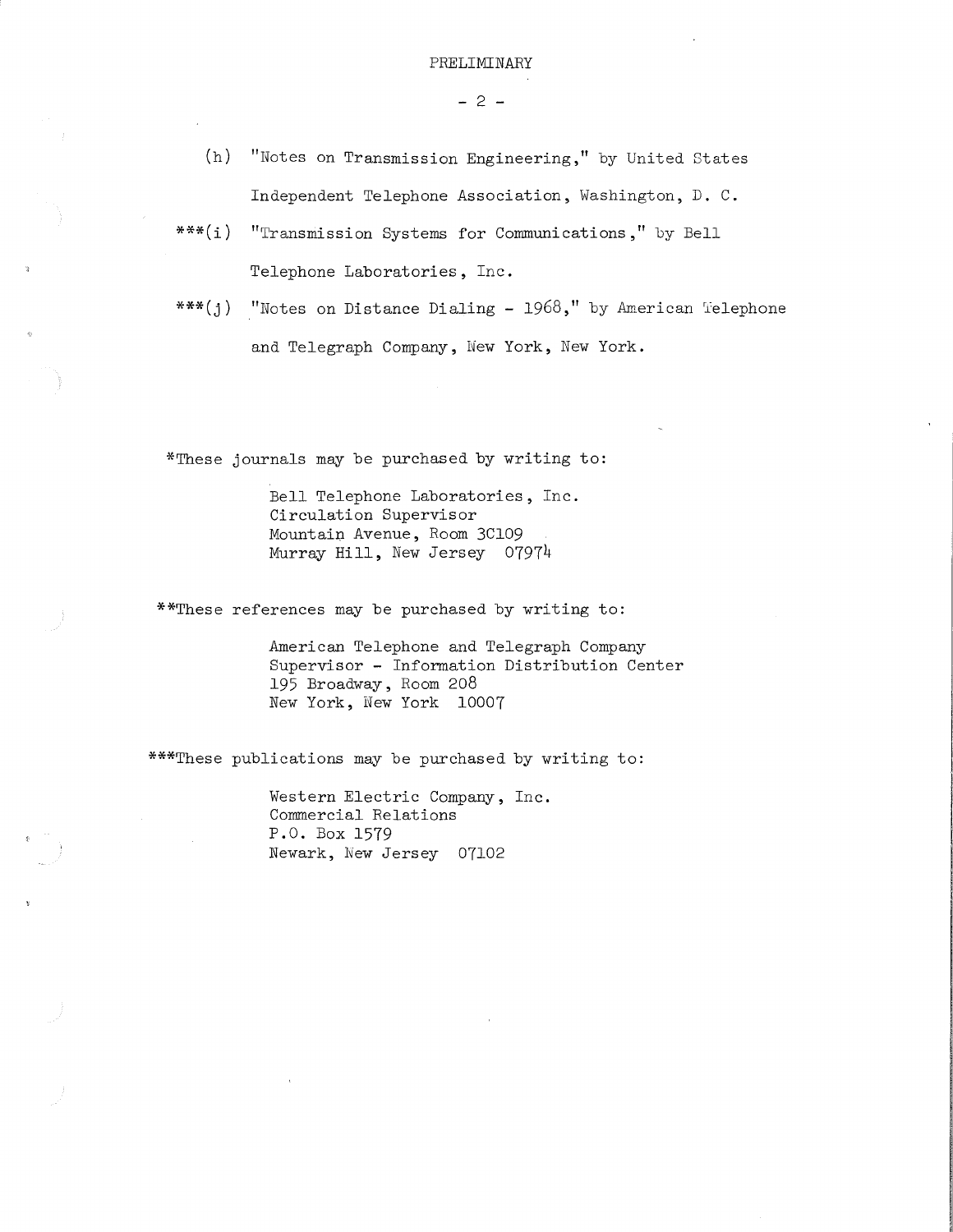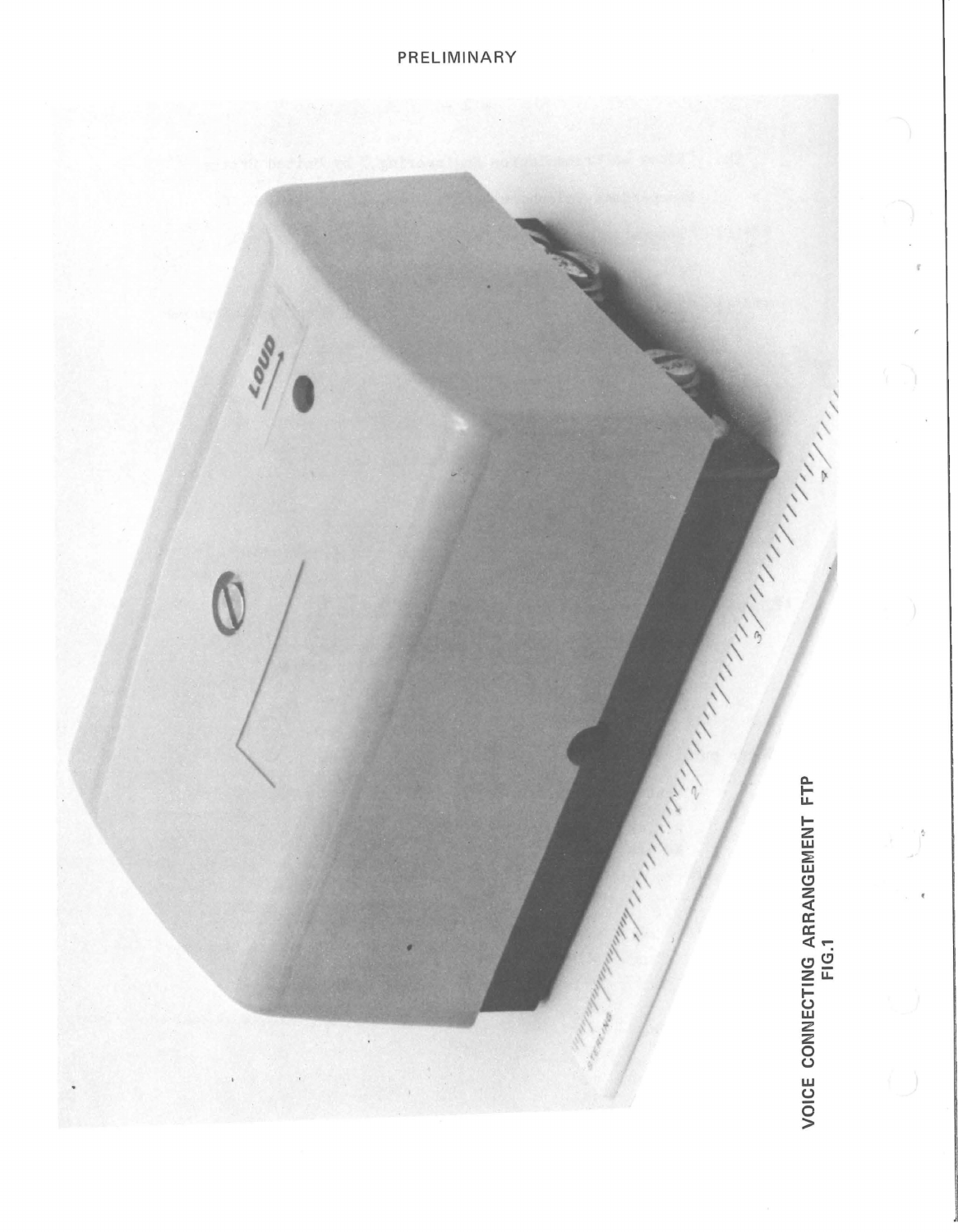$\bar{z}$ 

 $\hat{\mathbf{f}}$ 



**BLOCK DIAGRAM AND SIMPLIFIED SCHEMATIC VOICE CONNECTING ARRANGEMENT FTP FIG. 2**